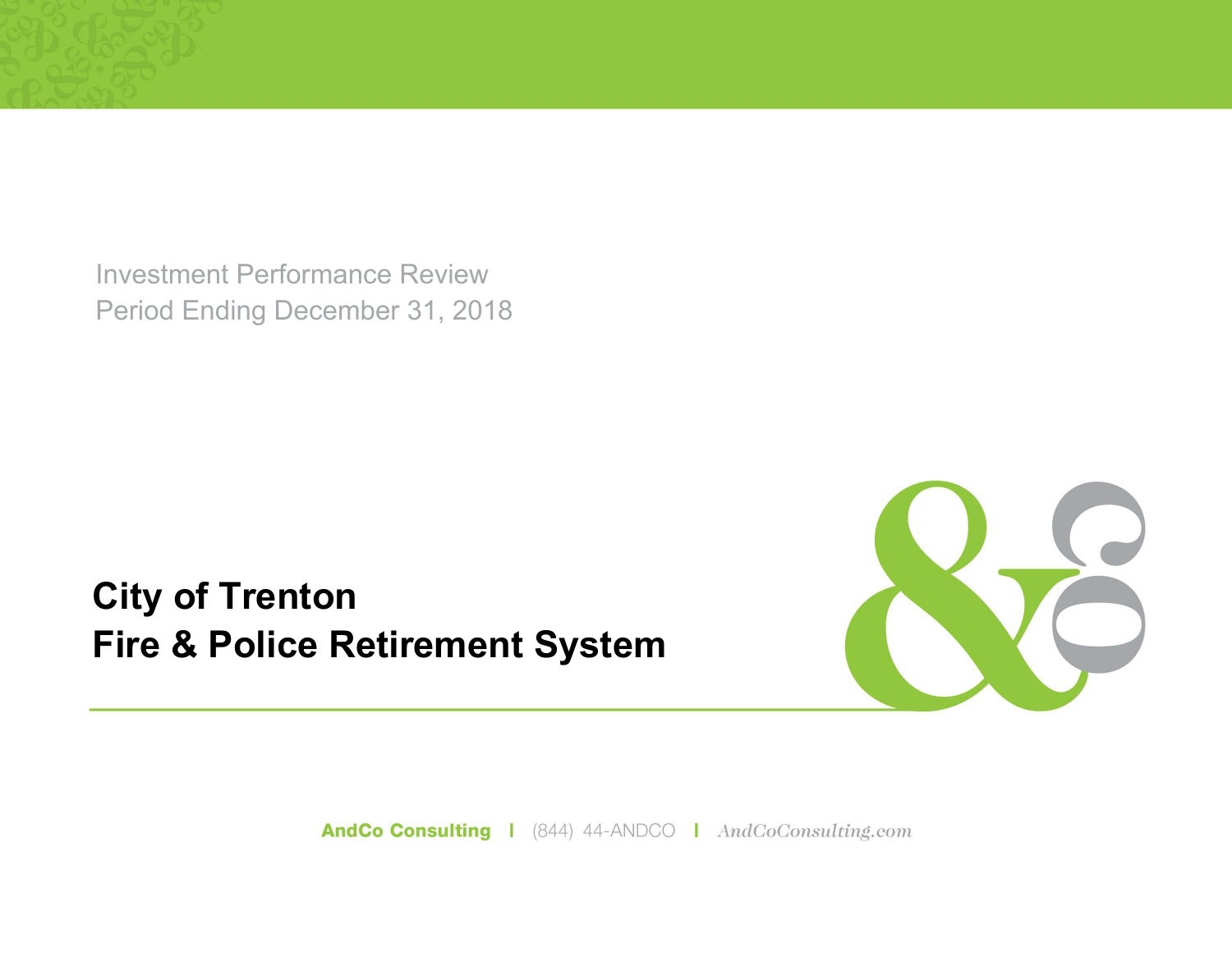# Market Update December 31, 2018

| $\sim$                   |         |         |            |                   |                    |                    |
|--------------------------|---------|---------|------------|-------------------|--------------------|--------------------|
|                          |         |         |            | Index Returns (%) |                    |                    |
| <b>Equities</b>          | Month   | 3 M     | <u>YTD</u> | <u> 1 Year</u>    | <u>3 Yr</u><br>Ann | <u>5 Yr</u><br>Ann |
| S&P 500 Total Return     | (9.03)  | (13.52) | (4.38)     | (4.38)            | 9.25               | 8.49               |
| Russell Midcap Index     | (9.93)  | (15.38) | (9.08)     | (9.08)            | 7.02               | 6.24               |
| Russell 2000 Index       | (11.88) | (20.21) | (11.03)    | (11.03)           | 7.34               | 4.40               |
| Russell 1000 Growth Indx | (8.60)  | (15.89) | (1.52)     | (1.52)            | 11.14              | 10.40              |
| Russell 1000 Value Index | (9.61)  | (11.73) | (8.28)     | (8.28)            | 6.93               | 5.93               |
| Russell 3000 Index       | (9.31)  | (14.31) | (5.25)     | (5.25)            | 8.95               | 7.90               |
| <b>MSCI EAFE NR</b>      | (4.85)  | (12.54) | (13.79)    | (13.79)           | 2.87               | 0.53               |

 $QQ$ 

|                    |   |         | <b>Russell Indices Style Returns</b> |        |   |      |      |      |
|--------------------|---|---------|--------------------------------------|--------|---|------|------|------|
| <u>5 Yr</u><br>Ann |   |         | в                                    | G      |   |      | в    | G    |
| 3.49<br>3.24       |   | $-8.3$  | $-4.8$                               | $-1.5$ |   | 13.6 | 21.7 | 30.2 |
| 4.40<br>0.40       | M | $-12.3$ | $-9.1$                               | $-4.8$ | M | 13.3 | 18.5 | 25.3 |
| 5.93<br>7.90       | S | $-12.9$ | $-11.0$                              | $-9.3$ | s | 7.8  | 14.6 | 22.1 |

**YTD 2017**

MSCI EM NR (2.66) (7.47) (14.58) (14.58) 9.24 1.65 **Index Returns (%) Levels**

 **5 Yr** 

| <b>Fixed Income</b>             | Month  | <u>3 M</u> | <u>YTD</u> | <u>Year</u> | Mod. Adj.<br><b>Duration</b> | <b>Yield to</b><br>Worst | Currencies                | 12/31/18 | 12/31/17 | 12/31/16 |
|---------------------------------|--------|------------|------------|-------------|------------------------------|--------------------------|---------------------------|----------|----------|----------|
| U.S. Aggregate                  | 84. ،  | .64        | 0.01       | 0.01        | 5.87                         | 3.28                     | Euro Spot                 | .15      | 1.20     | 1.05     |
| U.S. Corporate Investment Grade | 47. ا  | (0.18)     | (2.51      | (2.51)      | 7.10                         | 4.20                     | <b>British Pound Spot</b> | .28      | 1.35     | 1.23     |
| U.S. Corporate High Yield       | (2.14) | (4.53)     | (2.08)     | (2.08)      | 3.96                         | 7.95                     | Japanese Yen Spot         | 109.69   | 112.69   | 116.96   |
| Global Aggregate                | 2.02   | 1.20       | (1.20)     | (1.20)      | 6.96                         | 2.03                     | Swiss Franc Spot          | 0.98     | 0.97     | 1.02     |

|                                |          |          | Levels (%) |          |          |
|--------------------------------|----------|----------|------------|----------|----------|
| <b>Key Rates</b>               | 12/31/18 | 12/31/17 | 12/31/16   | 12/31/15 | 12/31/14 |
| 3 Month                        | 2.35     | 1.38     | 0.50       | 0.16     | 0.04     |
| US 2 Year                      | 2.49     | .88      | 1.19       | 1.05     | 0.66     |
| US 10 Year                     | 2.68     | 2.41     | 2.44       | 2.27     | 2.17     |
| US 30 Year                     | 3.01     | 2.74     | 3.07       | 3.02     | 2.75     |
| ICE LIBOR USD 3M               | 2.81     | . 69     | 1.00       | 0.61     | 0.26     |
| Euribor 3 Month ACT/360        | (0.31)   | (0.33)   | (0.32)     | (0.13)   | 0.08     |
| Bankrate 30Y Mortgage Rates Na | 4.51     | 3.85     | 4.06       | 3.90     | 3.99     |
| Prime                          | 5.50     | 4.50     | 3.75       | 3.50     | 3.25     |



**YTD Sector Returns**



#### **2017 Sector Returns**

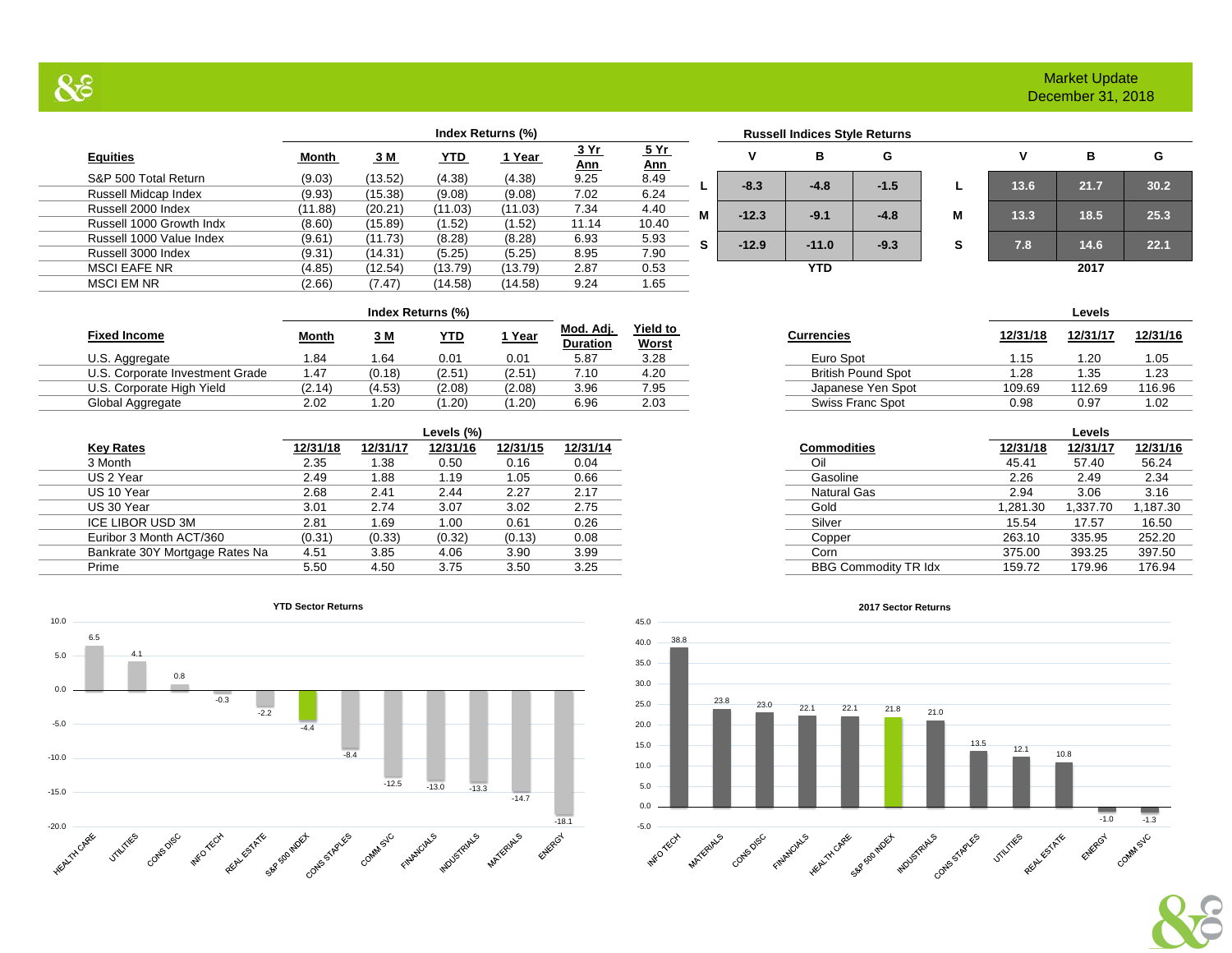September 30, 2018 : \$52,402,203 December 31, 2018 : \$46,595,943



| <b>Allocation</b>                   |                     |                   | <b>Allocation</b>                   |                     |                   |  |  |  |  |  |
|-------------------------------------|---------------------|-------------------|-------------------------------------|---------------------|-------------------|--|--|--|--|--|
|                                     | <b>Market Value</b> | <b>Allocation</b> |                                     | <b>Market Value</b> | <b>Allocation</b> |  |  |  |  |  |
| $\blacksquare$ US Equity            | 24,948,116          | 47.6              | $\blacksquare$ US Equity            | 20.307.825          | 43.6              |  |  |  |  |  |
| $\blacksquare$ International Equity | 10,219,494          | 19.5              | $\blacksquare$ International Equity | 8,927,023           | 19.2              |  |  |  |  |  |
| US Fixed Income                     | 10.875.543          | 20.8              | US Fixed Income                     | 10.912.769          | 23.4              |  |  |  |  |  |
| Global Fixed Income                 | 2,735,058           | 5.2               | ■ Global Fixed Income               | 2,796,773           | 6.0               |  |  |  |  |  |
| US REIT (Real-Estate Funds)         | 682.391             | 1.3               | US REIT (Real-Estate Funds)         |                     | 0.0               |  |  |  |  |  |
| ■ US Private Real Estate            | 1.275.756           | 2.4               | ■ US Private Real Estate            | 1.292.835           | 2.8               |  |  |  |  |  |
| Cash                                | 1.665.845           | 3.2               | $\Box$ Cash                         | 2,358,718           | 5.1               |  |  |  |  |  |

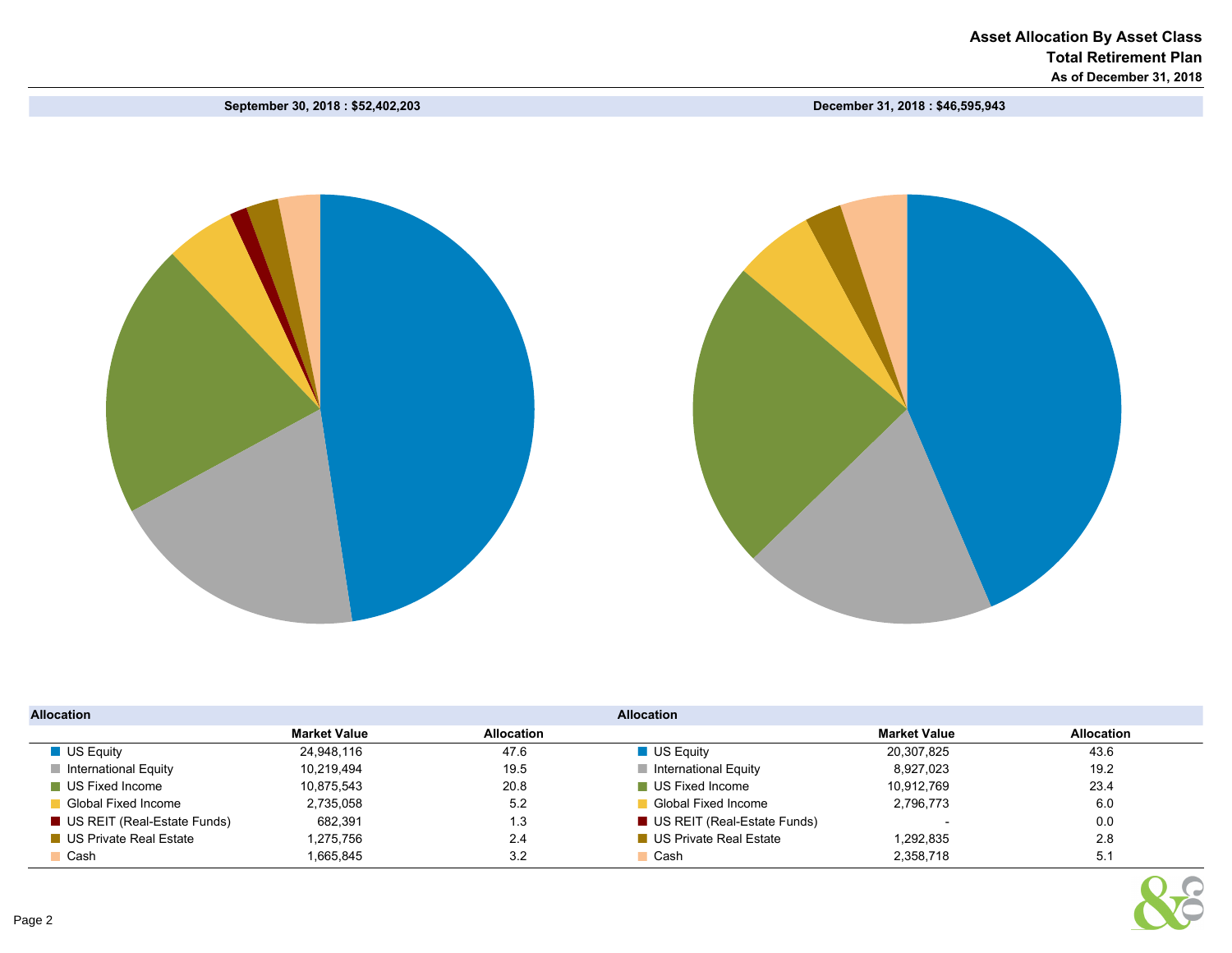September 30, 2018 : \$52,402,203 December 31, 2018 : \$46,595,943



| <b>Allocation</b>                       |                     |                   | <b>Allocation</b>                       |                     |            |  |  |  |  |  |  |  |  |
|-----------------------------------------|---------------------|-------------------|-----------------------------------------|---------------------|------------|--|--|--|--|--|--|--|--|
|                                         | <b>Market Value</b> | <b>Allocation</b> |                                         | <b>Market Value</b> | Allocation |  |  |  |  |  |  |  |  |
| Vanguard 500 Index ( $VFIX$ )           | 13.958.927          | 26.6              | Vanguard 500 Index ( $VFIAX$ )          | 13.587.011          | 29.2       |  |  |  |  |  |  |  |  |
| <b>■ Seizert Capital</b>                | 5.329.158           | 10.2              | Seizert Capital                         | 4,554,913           | 9.8        |  |  |  |  |  |  |  |  |
| Loomis Sayles SMID Core                 | 5,660,031           | 10.8              | Loomis Sayles SMID Core                 |                     | 0.0        |  |  |  |  |  |  |  |  |
| Ancora Small Cap Core                   |                     | 0.0               | Ancora Small Cap Core                   | 2.165.901           | 4.6        |  |  |  |  |  |  |  |  |
| ■ Vanguard FTSE Developed Markets (VEA) | 7.162.733           | 13.7              | ■ Vanguard FTSE Developed Markets (VEA) | 6.118.977           | 13.1       |  |  |  |  |  |  |  |  |
| ■ Vanguard FTSE Emerging Markets (VWO)  | 3.056.761           | 5.8               | ■ Vanguard FTSE Emerging Markets (VWO)  | 2.808.046           | 6.0        |  |  |  |  |  |  |  |  |
| Loomis Sayles Core Plus                 | 10.875.543          | 20.8              | Loomis Sayles Core Plus                 | 10.912.769          | 23.4       |  |  |  |  |  |  |  |  |
| Templeton Global Total Return (FTTRX)   | 2,735,058           | 5.2               | Templeton Global Total Return (FTTRX)   | 2.796.773           | 6.0        |  |  |  |  |  |  |  |  |
| $\blacksquare$ Vanguard REIT (VNQ)      | 682,391             | 1.3               | Vanguard REIT (VNQ)                     |                     | 0.0        |  |  |  |  |  |  |  |  |
| PRISA II                                | 1.275.756           | 2.4               | PRISA II                                | 1.292.835           | 2.8        |  |  |  |  |  |  |  |  |
| ■ Cash Account                          | 1.665.845           | 3.2               | ■ Cash Account                          | 2.358.718           | 5.1        |  |  |  |  |  |  |  |  |

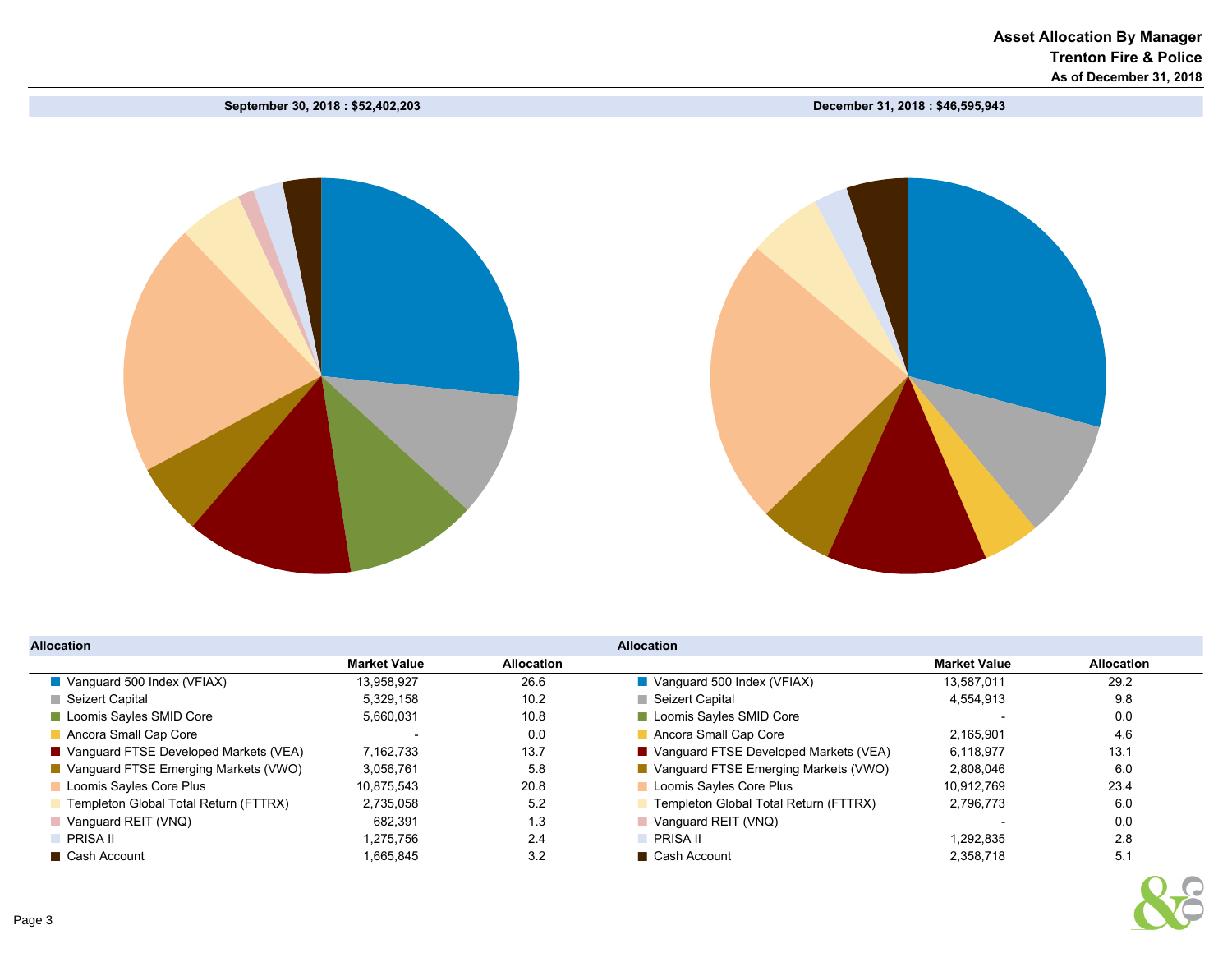

# Asset Allocation Compliance

|                                   | Asset<br><b>Allocation</b> | Current<br>Allocation (%) | <b>Minimum</b><br>Allocation (%) | Target<br>Allocation (%) | <b>Maximum</b><br>Allocation (%) | Min. Rebal.<br>(\$000) | <b>Target Rebal.</b><br>(\$000) | Max. Rebal.<br>(\$000) |
|-----------------------------------|----------------------------|---------------------------|----------------------------------|--------------------------|----------------------------------|------------------------|---------------------------------|------------------------|
| <b>Total Retirement Plan</b>      | 46,595,943                 | 100.0                     | N/A                              | 100.0                    | N/A                              |                        |                                 |                        |
| <b>Total Domestic Equity</b>      | 20.307.825                 | 43.6                      | 40.0                             | 45.0                     | 50.0                             | $-1.669.447$           | 660,350                         | 2,990,147              |
| <b>Total International Equity</b> | 8.927.023                  | 19.2                      | 15.0                             | 20.0                     | 20.0                             | $-1.937.632$           | 392.165                         | 392.165                |
| <b>Total Fixed Income</b>         | 13.709.543                 | 29.4                      | 25.0                             | 30.0                     | 35.0                             | $-2.060.557$           | 269.241                         | 2,599,038              |
| <b>Total Real Estate</b>          | ,292,835                   | 2.8                       | 0.0                              | 5.0                      | 10.0                             | $-1.292.835$           | 1,036,962                       | 3,366,759              |
| <b>Total Cash</b>                 | 2,358,718                  | 5.1                       | 0.0                              | 0.0                      | 10.0                             | $-2,358,718$           | $-2,358,718$                    | 2,300,876              |

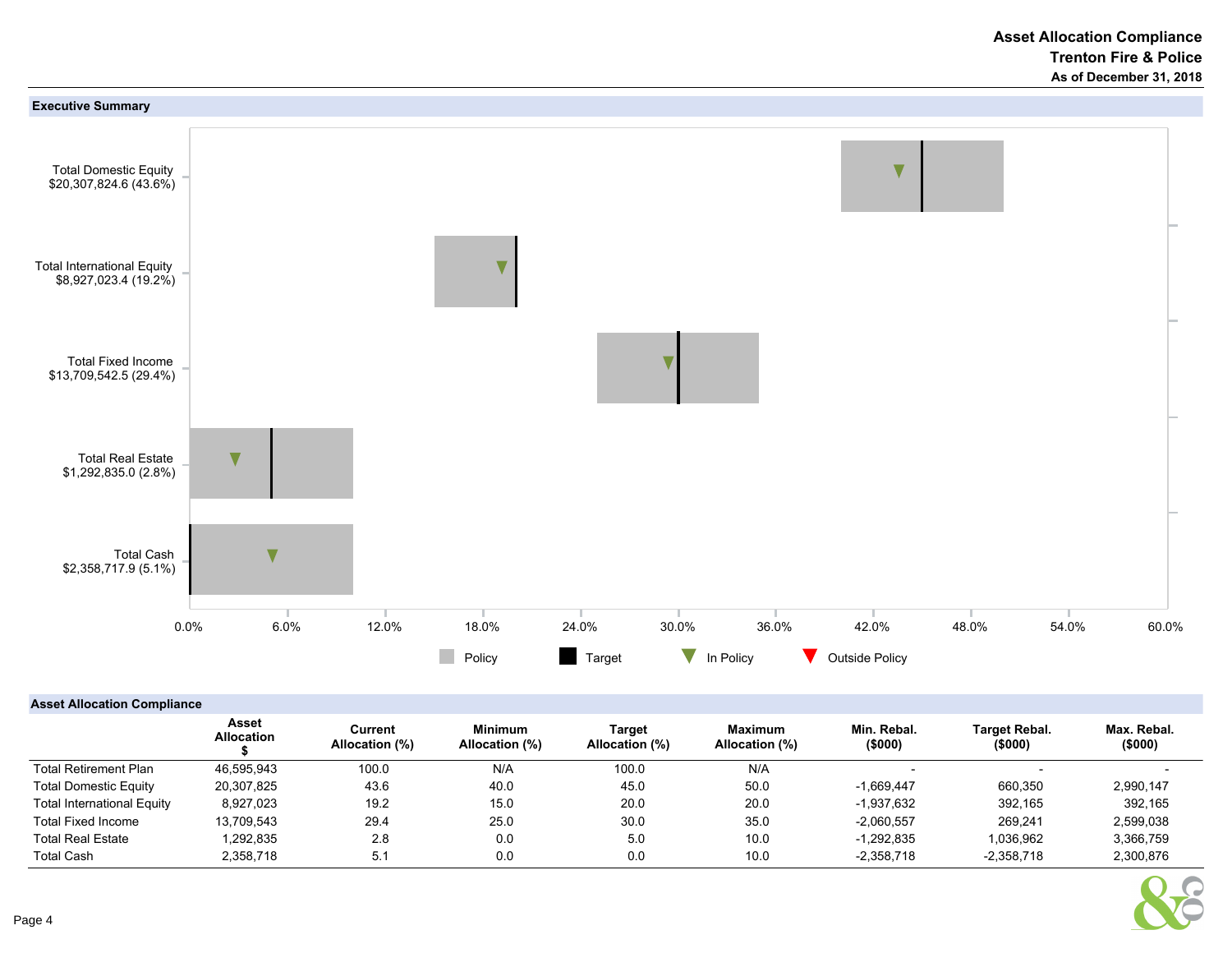Comparative Performance Trailing Returns Trenton Fire & Police

As of December 31, 2018

| <b>Comparative Performance</b>               |            |      |              |      |               |      |      |      |      |      |       |      |       |              |               |            |             |
|----------------------------------------------|------------|------|--------------|------|---------------|------|------|------|------|------|-------|------|-------|--------------|---------------|------------|-------------|
|                                              | <b>QTR</b> |      | <b>FYTD</b>  |      | 1 YR          |      |      |      | 5 YR |      | 7 YR  |      |       |              |               |            | Inception   |
|                                              |            |      |              |      |               |      |      | 3 YR |      |      |       |      |       | <b>10 YR</b> |               | Inception  | <b>Date</b> |
| <b>Total Retirement Plan</b>                 | $-9.23$    | (58) | $-6.23$      | (35) | $-6.38$       | (62) | 5.72 | (18) | 3.77 | (68) | 5.98  | (89) | 7.58  | (73)         |               | 6.97 (N/A) | 03/01/1988  |
| <b>Total Fund Policy</b>                     | $-8.93$    | (55) | $-6.18$      | (35) | $-5.88$       | (49) | 5.29 | (55) | 4.02 | (54) | 6.20  | (87) | 7.27  | (86)         |               | 7.65 (N/A) |             |
| All Public Plans-Total Fund Median           | $-8.54$    |      | $-6.62$      |      | $-6.11$       |      | 5.32 |      | 4.10 |      | 6.98  |      | 8.13  |              | N/A           |            |             |
| <b>Total Domestic Equity</b>                 |            |      |              |      |               |      |      |      |      |      |       |      |       |              |               |            |             |
| Vanguard 500 Index (VFIAX)                   | -13.53     | (45) | $-6.87$      | (38) | -4.41         | (31) | N/A  |      | N/A  |      | N/A   |      | N/A   |              |               | 4.46 (32)  | 06/01/2017  |
| <b>S&amp;P 500 Index</b>                     | $-13.52$   | (45) | $-6.85$      | (37) | $-4.38$       | (31) | 9.26 | (19) | 8.49 | (12) | 12.70 | (16) | 13.12 | (20)         |               | 4.49 (31)  |             |
| IM U.S. Large Cap Core Equity (MF) Median    | $-13.78$   |      | $-7.57$      |      | $-5.61$       |      | 8.00 |      | 7.13 |      | 11.61 |      | 12.02 |              | 3.54          |            |             |
| Seizert Capital                              | $-14.53$   | (21) | $-11.39$     | (44) | $-9.75$       | (58) | N/A  |      | N/A  |      | N/A   |      | N/A   |              | $-4.75(93)$   |            | 06/01/2017  |
| <b>Russell Midcap Index</b>                  | $-15.37$   | (30) | $-11.14(41)$ |      | $-9.06$       | (53) | 7.04 | (58) | 6.26 | (52) | 11.49 | (58) | 14.03 | (57)         |               | 0.51(57)   |             |
| IM U.S. Mid Cap Equity (SA+CF) Median        | $-16.59$   |      | $-11.79$     |      | $-8.22$       |      | 7.53 |      | 6.32 |      | 11.71 |      | 14.32 |              | 1.48          |            |             |
| Ancora Small Cap Core                        | N/A        |      | N/A          |      | N/A           |      | N/A  |      | N/A  |      | N/A   |      | N/A   |              | $-13.01(97)$  |            | 11/01/2018  |
| Russell 2000 Index                           | $-20.20$   | (65) | $-17.35$     | (61) | $-11.01$ (51) |      | 7.36 | (55) | 4.41 | (71) | 10.44 | (78) | 11.97 | (88)         | $-10.48$ (50) |            |             |
| IM U.S. Small Cap Core Equity (SA+CF) Median | $-19.63$   |      | $-16.62$     |      | $-10.95$      |      | 7.63 |      | 5.35 |      | 11.31 |      | 13.56 |              | $-10.53$      |            |             |
| <b>Total Developed Equity</b>                |            |      |              |      |               |      |      |      |      |      |       |      |       |              |               |            |             |
| Vanguard FTSE Developed Markets (VEA)        | $-13.38$   | (64) | $-12.31$     | (50) | $-14.78$      | (37) | 3.37 | (52) | N/A  |      | N/A   |      | N/A   |              | $-0.01$ (40)  |            | 07/01/2014  |
| <b>MSCI EAFE (Net) Index</b>                 | $-12.54$   | (54) | $-11.35$     | (40) | $-13.79$      | (27) | 2.87 | (58) | 0.53 | (50) | 5.75  | (35) | 6.32  | (58)         | $-0.45(50)$   |            |             |
| IM International Equity (MF) Median          | $-12.23$   |      | $-12.34$     |      | $-16.01$      |      | 3.52 |      | 0.50 |      | 5.03  |      | 6.71  |              | $-0.50$       |            |             |
| <b>Total Emerging Equity</b>                 |            |      |              |      |               |      |      |      |      |      |       |      |       |              |               |            |             |
| Vanguard FTSE Emerging Markets (VWO)         | $-6.44$    | (35) | $-8.05$      | (31) | $-14.78$      | (34) | 7.87 | (35) | N/A  |      | N/A   |      | N/A   |              |               | 0.40(66)   | 07/01/2015  |
| <b>MSCI Emerging Markets (Net) Index</b>     | $-7.47$    | (48) | $-8.49$      | (35) | $-14.58$      | (30) | 9.25 | (17) | 1.65 | (27) | 3.23  | (45) | 8.02  | (36)         |               | 2.16(31)   |             |
| IM Emerging Markets Equity (MF) Median       | $-7.62$    |      | $-10.04$     |      | $-16.41$      |      | 6.87 |      | 0.87 |      | 2.96  |      | 7.43  |              | 1.19          |            |             |



Returns for periods greater than one year are annualized. Returns are expressed as percentages.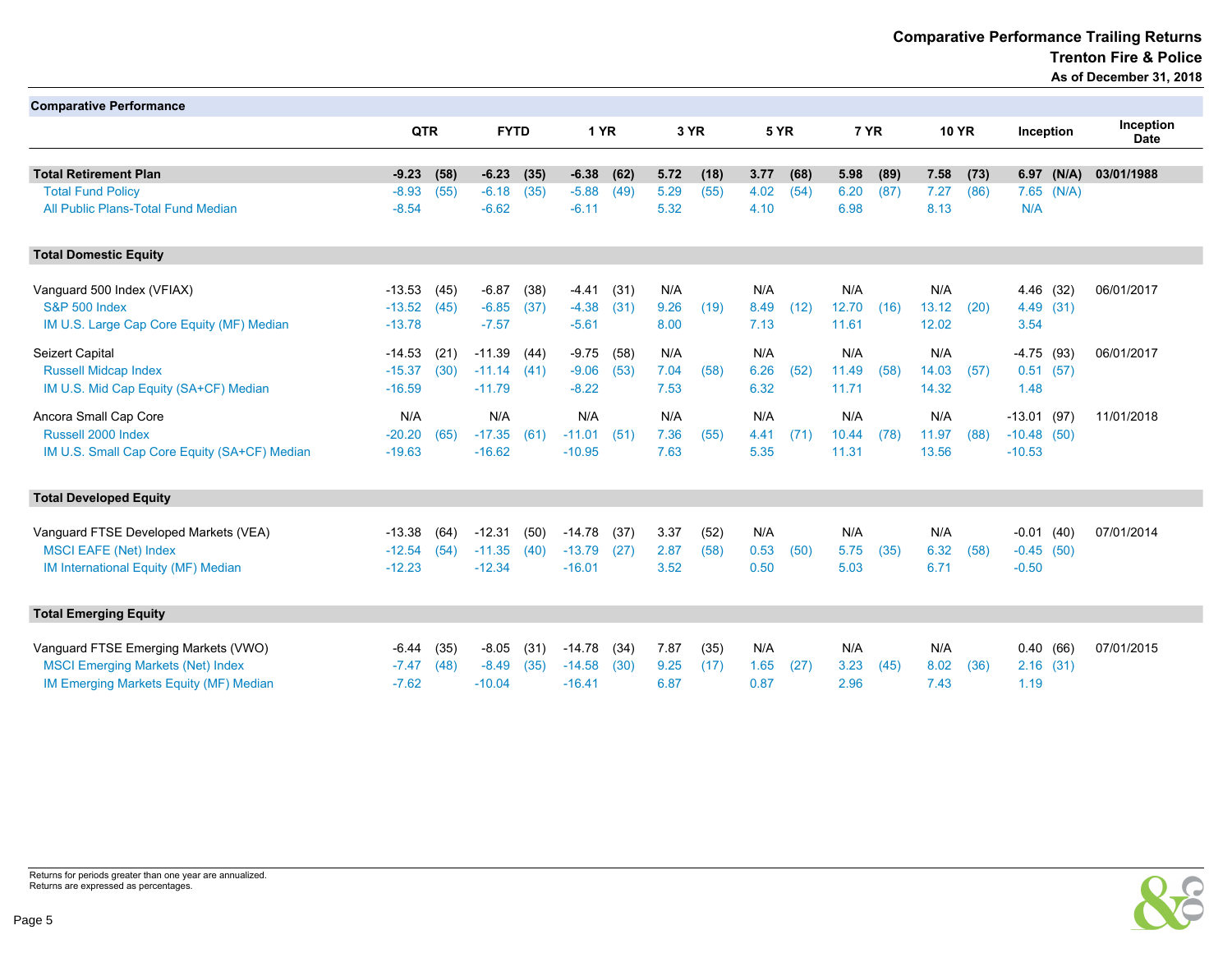Comparative Performance Trailing Returns

Trenton Fire & Police

As of December 31, 2018

|                                                                                                                           | QTR                  |              | <b>FYTD</b>             |              | <b>1 YR</b>                |              |                      | 3 YR        |                       | <b>5 YR</b>  | 7 YR                  |      | <b>10 YR</b>        |      |                              | Inception       | Inception<br>Date |
|---------------------------------------------------------------------------------------------------------------------------|----------------------|--------------|-------------------------|--------------|----------------------------|--------------|----------------------|-------------|-----------------------|--------------|-----------------------|------|---------------------|------|------------------------------|-----------------|-------------------|
| <b>Total Domestic Fixed Income</b>                                                                                        |                      |              |                         |              |                            |              |                      |             |                       |              |                       |      |                     |      |                              |                 |                   |
| Loomis Sayles Core Plus<br>Blmbg. Barc. U.S. Aggregate Index<br>IM U.S. Broad Market Core Fixed Income (SA+CF) Median     | 0.34<br>1.64<br>1.40 | (94)<br>(24) | 1.37<br>1.66<br>1.61    | (78)<br>(43) | 0.52<br>0.01<br>0.09       | (19)<br>(63) | 4.92<br>2.06<br>2.51 | (2)<br>(87) | 3.78<br>2.52<br>2.90  | (4)<br>(85)  | N/A<br>2.10<br>2.70   | (94) | N/A<br>3.48<br>4.46 | (93) | 2.97<br>2.06                 | (4)<br>1.69(87) | 05/01/2013        |
| <b>Total Global Fixed Income</b>                                                                                          |                      |              |                         |              |                            |              |                      |             |                       |              |                       |      |                     |      |                              |                 |                   |
| Templeton Global Total Return (FTTRX)<br><b>Bloomberg Barclays Global Aggregate</b><br>IM Global Fixed Income (MF) Median | 2.26<br>1.20<br>0.33 | (1)<br>(12)  | 3.67<br>0.26<br>$-0.08$ | (1)<br>(37)  | 2.06<br>$-1.19$<br>$-1.76$ | (5)<br>(40)  | 5.24<br>2.70<br>2.68 | (1)<br>(49) | 2.26<br>1.08<br>1.27  | (26)<br>(59) | N/A<br>1.00<br>1.71   | (77) | N/A<br>2.49<br>3.49 | (76) | 0.62(51)<br>0.62             | 1.89(17)        | 05/01/2013        |
| <b>Total Real Estate</b>                                                                                                  |                      |              |                         |              |                            |              |                      |             |                       |              |                       |      |                     |      |                              |                 |                   |
| PRISA II<br>NCREIF Fund Index-ODCE (VW)<br>IM U.S. Open End Private Real Estate (SA+CF) Median                            | 1.64<br>1.76<br>1.76 | (64)<br>(50) | 4.04<br>3.89<br>4.17    | (57)<br>(65) | N/A<br>8.35<br>8.72        | (72)         | N/A<br>8.25<br>8.33  | (62)        | N/A<br>10.41<br>10.90 | (65)         | N/A<br>10.99<br>11.70 | (65) | N/A<br>7.00<br>7.38 | (60) | 4.04(57)<br>3.89(65)<br>4.17 |                 | 07/01/2018        |

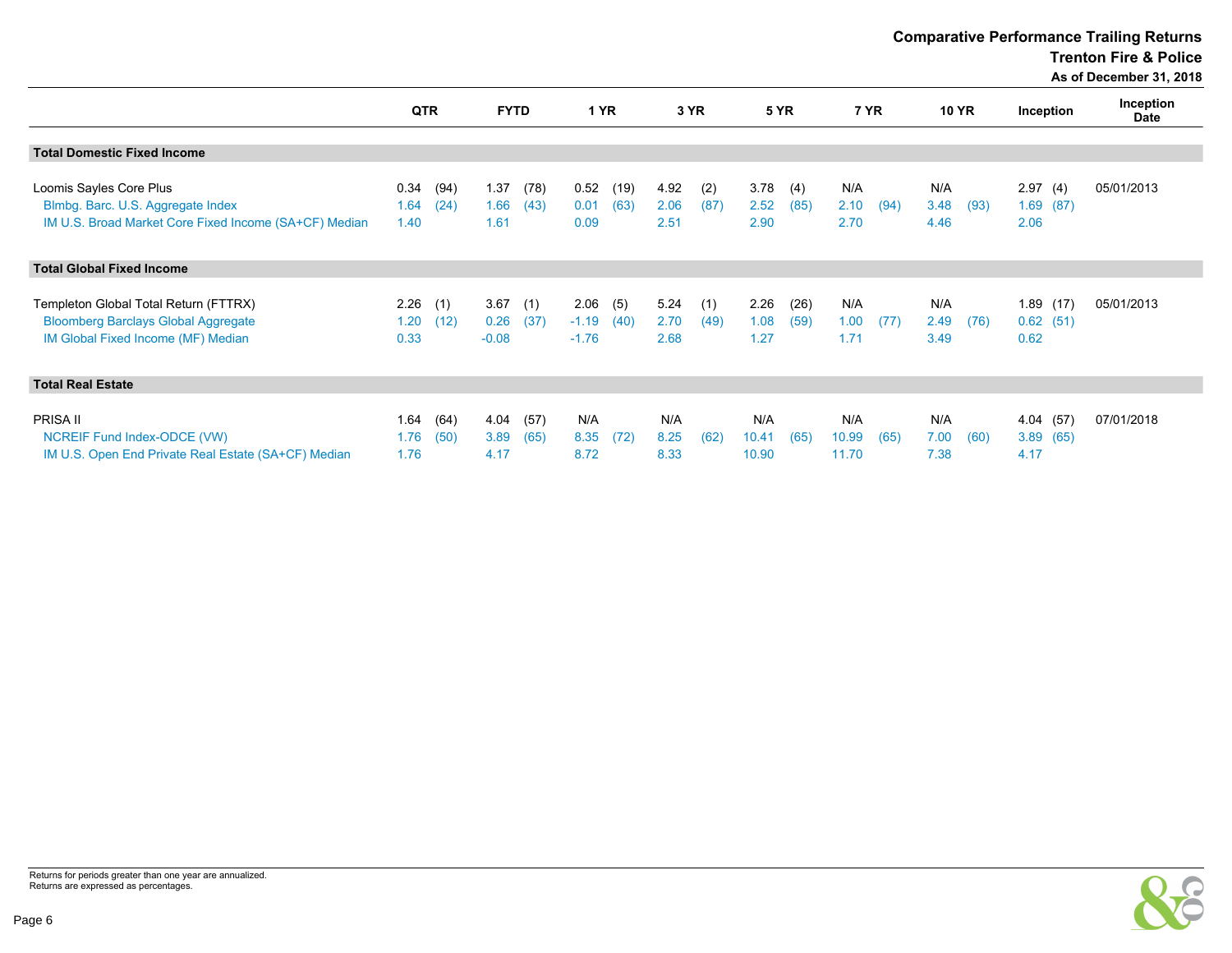| <b>Comparative Performance</b>                           |                                   |                            |                                   |                                   |                                   |                                   |                                   |                                   |                                   |                                   |                                          |
|----------------------------------------------------------|-----------------------------------|----------------------------|-----------------------------------|-----------------------------------|-----------------------------------|-----------------------------------|-----------------------------------|-----------------------------------|-----------------------------------|-----------------------------------|------------------------------------------|
|                                                          | <b>Jul-2017</b><br>To<br>Jun-2018 | <b>FYTD</b>                | <b>Jul-2016</b><br>To<br>Jun-2017 | <b>Jul-2015</b><br>To<br>Jun-2016 | <b>Jul-2014</b><br>To<br>Jun-2015 | <b>Jul-2013</b><br>To<br>Jun-2014 | <b>Jul-2012</b><br>To<br>Jun-2013 | <b>Jul-2011</b><br>To<br>Jun-2012 | <b>Jul-2010</b><br>To<br>Jun-2011 | <b>Jul-2009</b><br>To<br>Jun-2010 | <b>Jul-2008</b><br>To<br><b>Jun-2009</b> |
|                                                          |                                   |                            |                                   |                                   |                                   |                                   |                                   |                                   |                                   |                                   |                                          |
| <b>Total Retirement Plan</b><br><b>Total Fund Policy</b> | 6.62(87)<br>8.05(58)              | $-6.23(35)$<br>$-6.18(35)$ | 14.60(13)<br>11.72 (59)           | $-1.39(89)$<br>$-0.03(66)$        | 1.20(91)<br>2.09<br>(74)          | 16.06(65)<br>15.63 (73)           | 11.01(70)<br>9.15(87)             | $-1.10(92)$<br>2.18(22)           | 21.72 (39)<br>18.91 (78)          | 10.87<br>(83)<br>10.18<br>(89)    | $-18.09(70)$<br>$-16.81(62)$             |
| All Public Plans-Total Fund Median                       | 8.30                              | $-6.62$                    | 12.06                             | 0.66                              | 2.99                              | 16.58                             | 11.97                             | 0.98                              | 20.90                             | 12.93                             | $-15.70$                                 |
| <b>Total Domestic Equity</b>                             |                                   |                            |                                   |                                   |                                   |                                   |                                   |                                   |                                   |                                   |                                          |
| Vanguard 500 Index (VFIAX)                               | 14.36 (33)                        | $-6.87(38)$                | N/A                               | N/A                               | N/A                               | N/A                               | N/A                               | N/A                               | N/A                               | N/A                               | N/A                                      |
| <b>S&amp;P 500 Index</b>                                 | 14.37 (33)                        | $-6.85(37)$                | 17.90<br>(44)                     | 3.99(24)                          | 7.42(30)                          | 24.61(41)                         | 20.60(51)                         | 5.45(17)                          | 30.69<br>(33)                     | 14.43<br>(25)                     | $-26.21(54)$                             |
| IM U.S. Large Cap Core Equity (MF) Median                | 13.17                             | $-7.57$                    | 17.50                             | 1.00                              | 6.46                              | 23.68                             | 20.62                             | 1.99                              | 29.24                             | 12.11                             | $-25.89$                                 |
| Seizert Capital                                          |                                   | 2.38 (100) -11.39 (44)     | N/A                               | N/A                               | N/A                               | N/A                               | N/A                               | N/A                               | N/A                               | N/A                               | N/A                                      |
| <b>Russell Midcap Index</b>                              | 12.33(63)                         | $-11.14(41)$               | 16.48 (74)                        | 0.56(32)                          | 6.63<br>(63)                      | 26.85 (50)                        | 25.41 (38)                        | $-1.65(48)$                       | 38.47<br>(57)                     | 25.13<br>(29)                     | $-30.36(64)$                             |
| IM U.S. Mid Cap Equity (SA+CF) Median                    | 13.77                             | $-11.79$                   | 18.65                             | $-2.26$                           | 8.19                              | 26.82                             | 23.88                             | $-1.91$                           | 39.12                             | 22.83                             | $-28.17$                                 |
| Ancora Small Cap Core                                    | N/A                               | N/A                        | N/A                               | N/A                               | N/A                               | N/A                               | N/A                               | N/A                               | N/A                               | N/A                               | N/A                                      |
| Russell 2000 Index                                       | 17.57(44)                         | $-17.35(61)$               | 24.60<br>(39)                     | $-6.73(73)$                       | 6.49<br>(66)                      | 23.64 (73)                        | 24.21 (73)                        | $-2.08(56)$                       | 37.41 (79)                        | 21.48<br>(62)                     | $-25.01(43)$                             |
| IM U.S. Small Cap Core Equity (SA+CF) Median             | 17.01                             | $-16.62$                   | 23.10                             | $-4.44$                           | 8.13                              | 25.33                             | 26.28                             | $-1.80$                           | 41.07                             | 22.97                             | $-25.61$                                 |
| Loomis Sayles SMID Core                                  | 11.11(97)                         | N/A                        | 20.13 (50)                        | $-7.19(92)$                       | 6.85<br>(60)                      | 26.35 (51)                        | N/A                               | N/A                               | N/A                               | N/A                               | N/A                                      |
| Russell 2500 Index                                       | 16.24(52)                         | $-14.66(70)$               | 19.84<br>(56)                     | $-3.67(57)$                       | 5.92(76)                          | 25.58 (66)                        | 25.61(45)                         | $-2.29(53)$                       | 39.28<br>(62)                     | 24.03<br>(39)                     | $-26.72(40)$                             |
| IM U.S. SMID Cap Core Equity (SA+CF) Median              | 16.37                             | $-13.92$                   | 20.04                             | $-3.39$                           | 8.35                              | 26.50                             | 25.44                             | $-2.10$                           | 40.22                             | 23.45                             | $-28.15$                                 |
| <b>Total Developed Equity</b>                            |                                   |                            |                                   |                                   |                                   |                                   |                                   |                                   |                                   |                                   |                                          |
| Vanguard FTSE Developed Markets (VEA)                    | 6.96 (49)                         | $-12.31(50)$               | 20.13 (47)                        | $-8.43(40)$                       | $-3.12(44)$                       | N/A                               | N/A                               | N/A                               | N/A                               | N/A                               | N/A                                      |
| <b>MSCI EAFE (Net) Index</b>                             | 6.84(50)                          | $-11.35(40)$               | 20.27(45)                         | $-10.16(56)$                      | $-4.22(55)$                       | 23.57 (23)                        | 18.62 (26)                        | $-13.83(42)$                      | 30.36 (53)                        | 5.92<br>(71)                      | $-31.35(50)$                             |
| IM International Equity (MF) Median                      | 6.78                              | $-12.34$                   | 19.79                             | $-9.59$                           | $-3.86$                           | 19.74                             | 14.95                             | $-14.53$                          | 30.63                             | 9.97                              | $-31.37$                                 |
| <b>Total Emerging Equity</b>                             |                                   |                            |                                   |                                   |                                   |                                   |                                   |                                   |                                   |                                   |                                          |
| Vanguard FTSE Emerging Markets (VWO)                     | 5.94 (58)                         | $-8.05(31)$                | 18.68<br>(66)                     | $-12.28(74)$                      | N/A                               | N/A                               | N/A                               | N/A                               | N/A                               | N/A                               | N/A                                      |
| <b>MSCI Emerging Markets (Net) Index</b>                 | 8.20(35)                          | $-8.49(35)$                | 23.75<br>(30)                     | $-12.05(71)$                      | $-5.12(37)$                       | 14.31 (49)                        | 2.87(54)                          | $-15.94(49)$                      | 27.80<br>(43)                     | 23.15<br>(34)                     | $-28.07(34)$                             |
| IM Emerging Markets Equity (MF) Median                   | 6.78                              | $-10.04$                   | 21.26                             | $-9.98$                           | $-6.75$                           | 14.12                             | 3.34                              | $-16.05$                          | 27.14                             | 21.62                             | $-30.56$                                 |



Returns for periods greater than one year are annualized. Returns are expressed as percentages.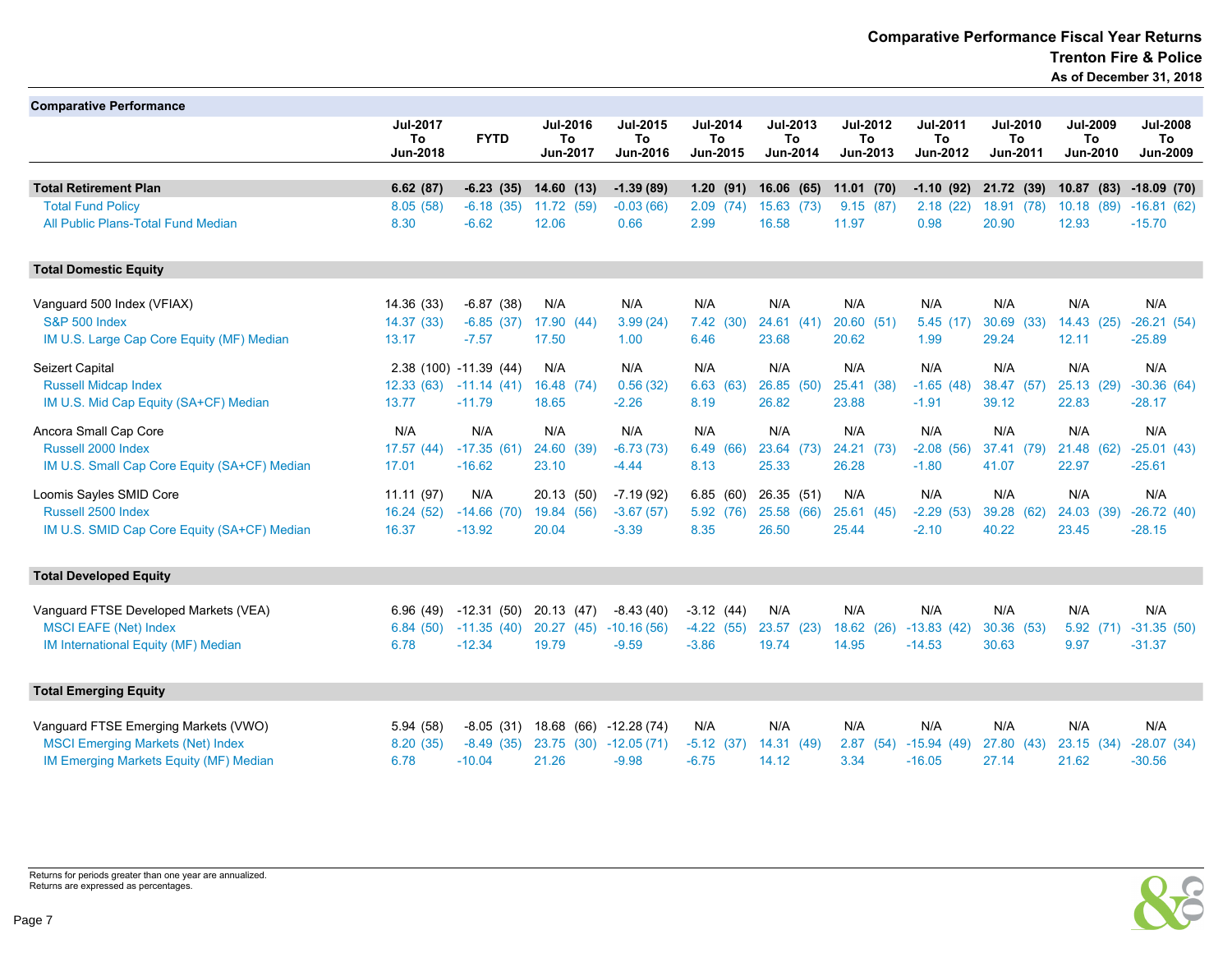Comparative Performance Fiscal Year Returns

Trenton Fire & Police

As of December 31, 2018

|                                                                                  | <b>Jul-2017</b><br>To<br>Jun-2018 | <b>FYTD</b>          | <b>Jul-2016</b><br>To<br>Jun-2017 | Jul-2015<br>To<br>Jun-2016 | <b>Jul-2014</b><br>To<br>Jun-2015 | Jul-2013<br>To<br>Jun-2014 | <b>Jul-2012</b><br>To<br>Jun-2013 | <b>Jul-2011</b><br>To<br>Jun-2012 | <b>Jul-2010</b><br>To<br>Jun-2011 | <b>Jul-2009</b><br>To<br>Jun-2010 | <b>Jul-2008</b><br>To<br><b>Jun-2009</b> |
|----------------------------------------------------------------------------------|-----------------------------------|----------------------|-----------------------------------|----------------------------|-----------------------------------|----------------------------|-----------------------------------|-----------------------------------|-----------------------------------|-----------------------------------|------------------------------------------|
| <b>Total Domestic Fixed Income</b>                                               |                                   |                      |                                   |                            |                                   |                            |                                   |                                   |                                   |                                   |                                          |
|                                                                                  |                                   |                      |                                   |                            |                                   |                            |                                   |                                   |                                   |                                   |                                          |
| Loomis Sayles Core Plus<br>Blmbg. Barc. U.S. Aggregate Index                     | 1.40(6)<br>$-0.40(84)$            | 1.37(78)<br>1.66(43) | 5.43(3)<br>$-0.31(86)$            | 4.03 (98)<br>6.00(61)      | 0.55(99)<br>1.86(75)              | 9.68(2)<br>4.37<br>(79)    | N/A<br>$-0.69$<br>(88)            | N/A<br>7.47(73)                   | N/A<br>3.90<br>(82)               | N/A<br>9.50(83)                   | N/A<br>6.05(52)                          |
| IM U.S. Broad Market Core Fixed Income (SA+CF) Median                            | 0.01                              | 1.61                 | 0.35                              | 6.15                       | 2.06                              | 4.98                       | 0.17                              | 7.91                              | 4.66                              | 11.23                             | 6.19                                     |
| <b>Total Global Fixed Income</b>                                                 |                                   |                      |                                   |                            |                                   |                            |                                   |                                   |                                   |                                   |                                          |
|                                                                                  |                                   |                      |                                   |                            |                                   |                            |                                   |                                   |                                   |                                   |                                          |
| Templeton Global Total Return (FTTRX)                                            | $-1.84(99)$                       | 3.67(1)              | 13.75(1)                          | $-4.09(100)$               | $-2.30(31)$                       | 7.74(32)                   | N/A                               | N/A                               | N/A                               | N/A                               | N/A                                      |
| <b>Bloomberg Barclays Global Aggregate</b><br>IM Global Fixed Income (MF) Median | 1.36(25)<br>0.44                  | 0.26(37)<br>$-0.08$  | $-2.18$ (92)<br>1.00              | 8.87(11)<br>5.32           | $-7.09(72)$<br>$-5.21$            | 7.39(40)<br>6.85           | $-2.18$ (75)<br>0.44              | 2.73(45)<br>2.43                  | 10.51(49)<br>10.18                | 5.00(87)<br>8.29                  | 2.76(25)<br>$-0.35$                      |
| <b>Total Real Estate</b>                                                         |                                   |                      |                                   |                            |                                   |                            |                                   |                                   |                                   |                                   |                                          |
| <b>PRISA II</b>                                                                  | N/A                               |                      | N/A                               | N/A                        | N/A                               | N/A                        | N/A                               | N/A                               | N/A                               | N/A                               | N/A                                      |
| NCREIF Fund Index-ODCE (VW)                                                      | 8.44(58)                          | 4.04(57)<br>3.89(65) | 7.87<br>(65)                      | 11.82(74)                  | 14.43 (61)                        | 12.75 (65)                 | 12.17 (52)                        | 12.42 (58)                        | 20.48 (54)                        | $-5.98$<br>(33)                   | $-30.52(46)$                             |
| IM U.S. Open End Private Real Estate (SA+CF) Median                              | 8.68                              | 4.17                 | 8.31                              | 12.64                      | 15.06                             | 13.70                      | 12.72                             | 12.99                             | 21.62                             | $-8.13$                           | $-31.21$                                 |
|                                                                                  |                                   |                      |                                   |                            |                                   |                            |                                   |                                   |                                   |                                   |                                          |
| Vanguard REIT (VNQ)                                                              | 1.97(78)                          | N/A                  | $-1.92(49)$                       | 24.24(9)                   | 2.84(81)                          | N/A                        | N/A                               | N/A                               | N/A                               | N/A                               | N/A                                      |
| <b>MSCI U.S. REIT Index</b>                                                      | 3.57(46)                          | $-5.70(41)$          | $-1.82(48)$                       | 24.10(9)                   | 3.93(52)                          | 13.38 (37)                 | 9.04<br>(20)                      | 13.18 (17)                        | 34.09<br>(39)                     | 55.23<br>(24)                     | $-43.74(58)$                             |
| IM Real Estate Sector (MF) Median                                                | 3.36                              | $-6.05$              | $-1.97$                           | 21.30                      | 4.02                              | 12.91                      | 7.29                              | 11.59                             | 33.39                             | 52.17                             | $-43.14$                                 |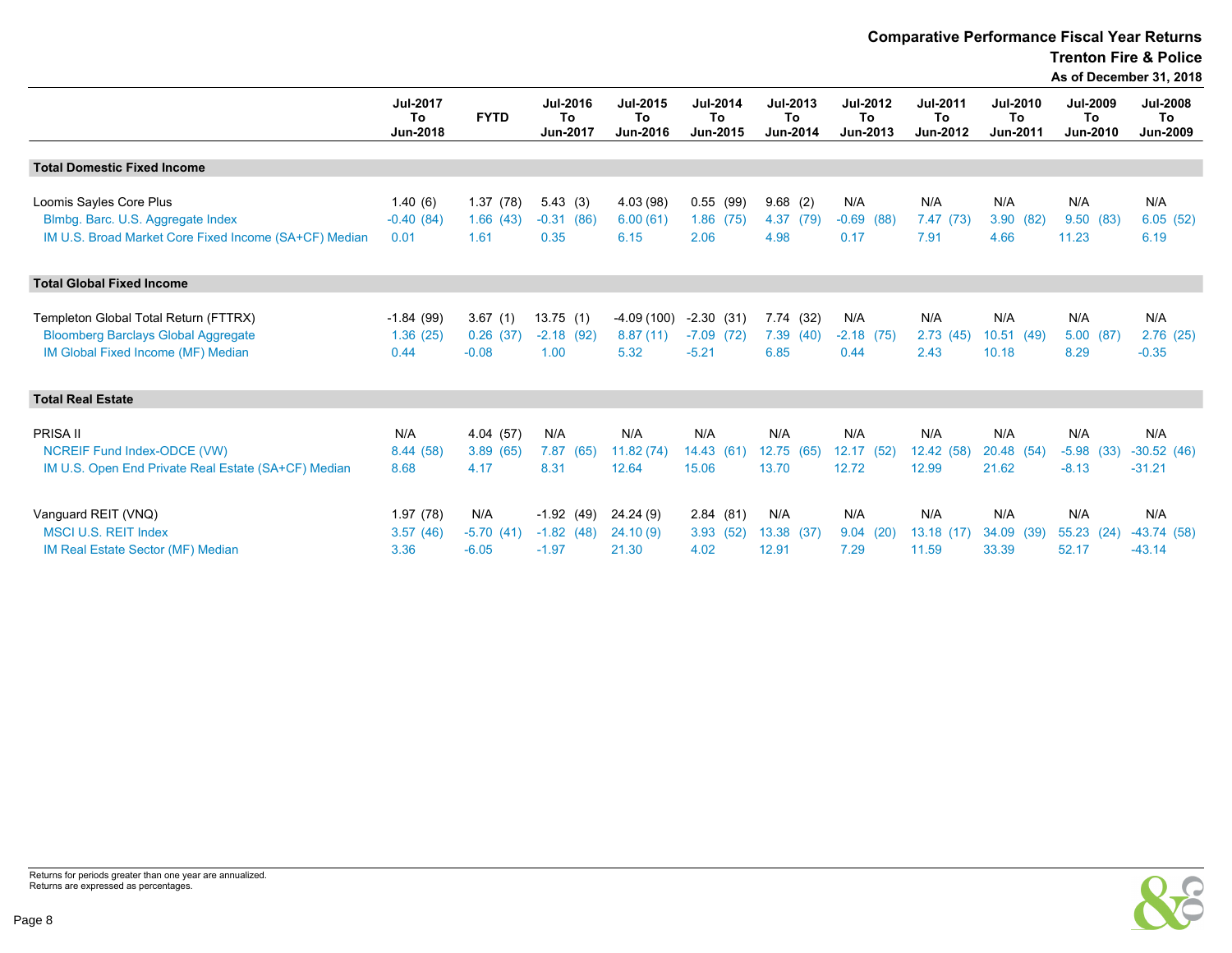Financial Reconciliation Trenton Fire & Police 1 Quarter Ending December 31, 2018

| <b>Financial Reconciliation</b>         |                                   |                                |                      |                      |                                  |                |                     |                                   |
|-----------------------------------------|-----------------------------------|--------------------------------|----------------------|----------------------|----------------------------------|----------------|---------------------|-----------------------------------|
|                                         | <b>Market Value</b><br>10/01/2018 | <b>Net</b><br><b>Transfers</b> | <b>Contributions</b> | <b>Distributions</b> | <b>Management</b><br><b>Fees</b> | Income         | Apprec./<br>Deprec. | <b>Market Value</b><br>12/31/2018 |
|                                         |                                   |                                |                      |                      |                                  |                |                     |                                   |
| <b>Total Retirement Plan</b>            | 52,402,203                        | $\blacksquare$                 | 490,469              | $-1,460,213$         | $-41,481$                        | 260,902        | $-5,031,452$        | 46,595,943                        |
| <b>Total Equity</b>                     | 35,167,609                        | $-1,008,496$                   | $\sim$               | $\blacksquare$       | $-24,762$                        | 185,005        | $-5,084,508$        | 29,234,848                        |
|                                         |                                   |                                |                      |                      |                                  |                |                     |                                   |
| <b>Total Domestic Equity</b>            | 24,948,116                        | $-865,011$                     | $\blacksquare$       | $\sim$               | $-24,762$                        | 102,624        | $-3,853,142$        | 20,307,825                        |
| Vanquard 500 Index (VFIAX)              | 13,958,927                        | 1,600,000                      |                      |                      |                                  | 74,809         | $-2,046,725$        | 13,587,011                        |
| Seizert Capital                         | 5,329,158                         | 8,659                          |                      |                      | $-8,659$                         | 20,229         | $-794,474$          | 4,554,913                         |
| Loomis Sayles SMID Core                 | 5,660,031                         | $-4,963,443$                   |                      |                      | $-16, 103$                       |                | $-680,485$          |                                   |
| Ancora Small Cap Core                   |                                   | 2,489,773                      |                      |                      |                                  | 7,586          | $-331,458$          | 2,165,901                         |
| <b>Total International Equity</b>       | 10,219,494                        | $-143,485$                     |                      |                      | ä,                               | 82,381         | $-1,231,366$        | 8,927,023                         |
|                                         |                                   |                                |                      |                      |                                  |                |                     |                                   |
| <b>Total Developed Equity</b>           | 7,162,733                         | $-89,410$                      | $\blacksquare$       | $\blacksquare$       | $\blacksquare$                   | 63,284         | $-1,017,630$        | 6,118,977                         |
| Vanguard FTSE Developed Markets (VEA)   | 7,162,733                         | $-89,410$                      |                      |                      |                                  | 63,284         | $-1,017,630$        | 6,118,977                         |
| <b>Total Emerging Equity</b>            | 3,056,761                         | $-54,075$                      | $\blacksquare$       | $\blacksquare$       | $\blacksquare$                   | 19,096         | $-213,736$          | 2,808,046                         |
| Vanguard FTSE Emerging Markets (VWO)    | 3,056,761                         | $-54,075$                      |                      |                      |                                  | 19,096         | $-213,736$          | 2,808,046                         |
| <b>Total Fixed Income</b>               | 13,610,601                        | 12,891                         | $\sim$               | $\sim$               | $-12,891$                        | 47,787         | 51,154              | 13,709,543                        |
|                                         |                                   |                                |                      |                      |                                  |                |                     |                                   |
| <b>Total Domestic Fixed Income</b>      | 10,875,543                        | 12,891                         | $\sim$               | $\sim$               | $-12,891$                        | $\blacksquare$ | 37,227              | 10,912,769                        |
| Loomis Sayles Core Plus                 | 10,875,543                        | 12,891                         |                      |                      | $-12,891$                        |                | 37,227              | 10,912,769                        |
| <b>Total International Fixed Income</b> | 2,735,058                         | $\sim$                         | $\blacksquare$       | $\sim$               | $\blacksquare$                   | 47,787         | 13,928              | 2,796,773                         |
| Templeton Global Total Return (FTTRX)   | 2,735,058                         |                                |                      |                      |                                  | 47,787         | 13,928              | 2,796,773                         |
| <b>Total Real Estate</b>                | 1,958,148                         | $-680,930$                     | ٠                    | $\blacksquare$       | $-3,827$                         | 17,544         | 1,902               | 1,292,835                         |
| PRISA II                                | 1,275,756                         |                                |                      |                      | $-3,827$                         | 9,513          | 11,393              | 1,292,835                         |
| Vanguard REIT (VNQ)                     | 682,391                           | $-680,930$                     |                      |                      |                                  | 8,030          | $-9,491$            |                                   |
| <b>Total Cash</b>                       | 1,665,845                         | 1,676,535                      | 490,469              | $-1,460,213$         | $\blacksquare$                   | 10,566         |                     | 2,358,718                         |
| Cash Account                            | 1,665,845                         | 1,676,535                      | 490,469              | $-1,460,213$         |                                  | 10,566         |                     | 2,358,718                         |

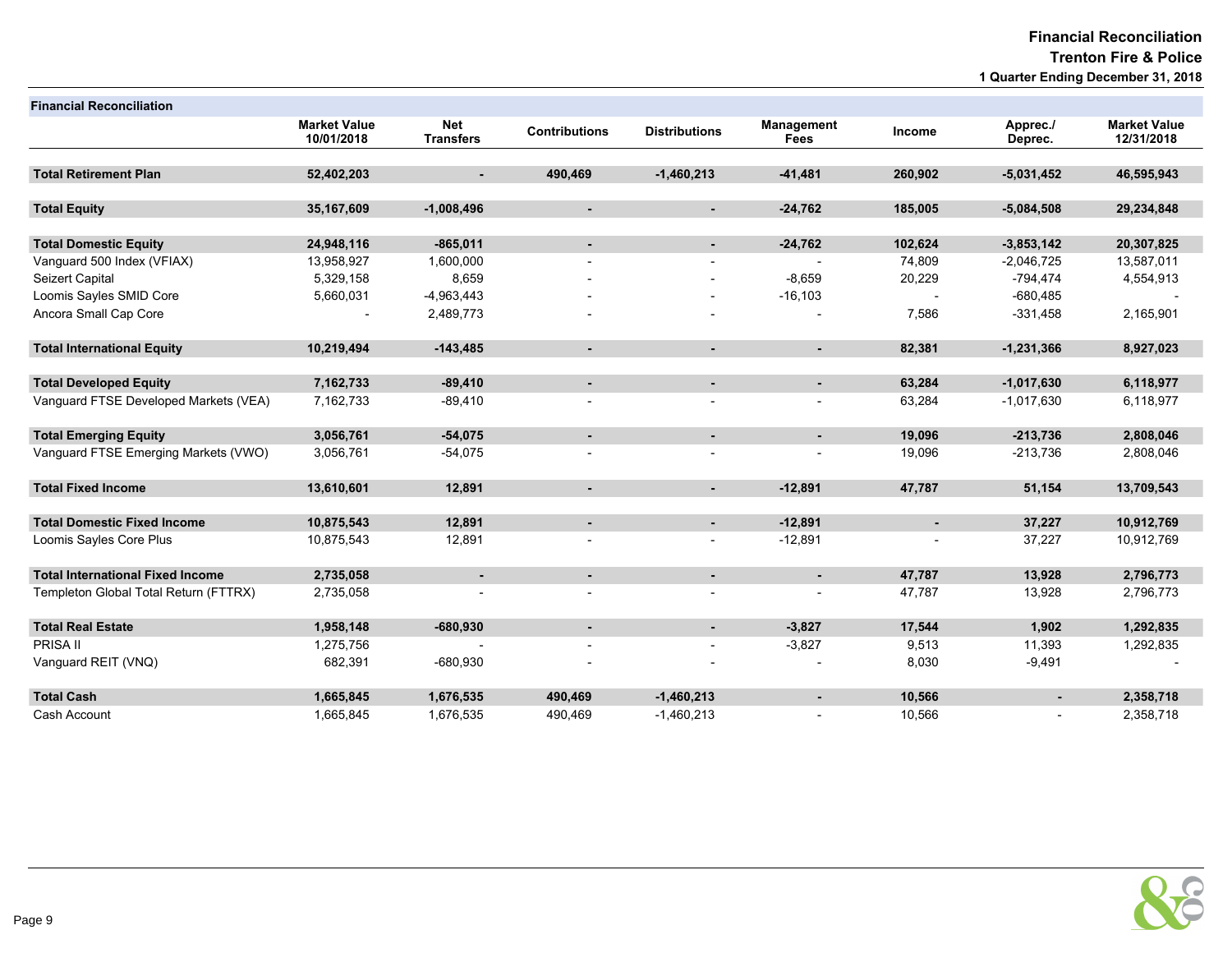



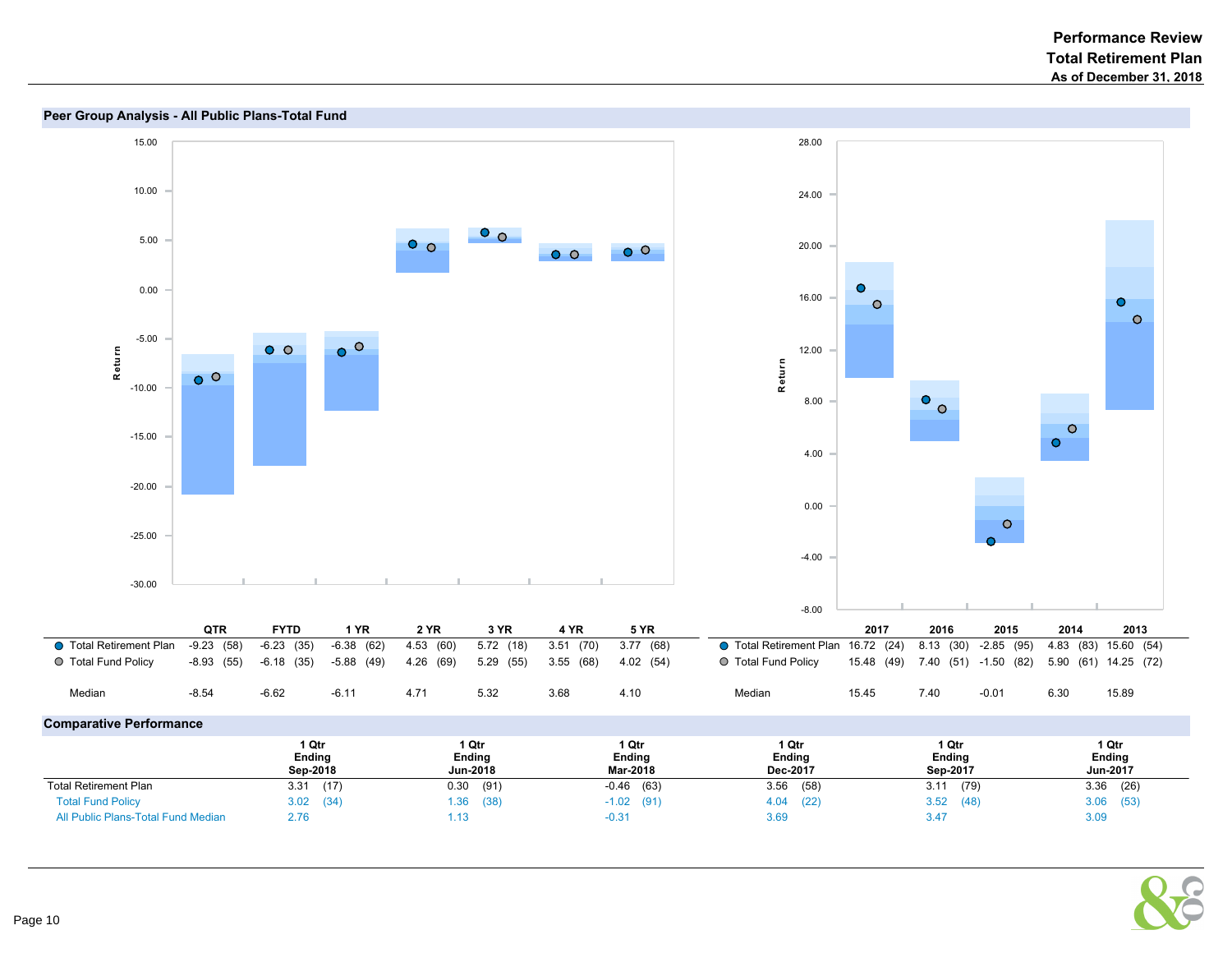#### $rac{15.0}{8}$ Total R etiremen t P lan (%) Over Performance Total Retirement Plan 12.0 9.0 6.0 3.0 Under Performance 0.0 0.0 3.0 6.0 9.0 12.0 15.0 Total Fund Policy (%) Over Performance Under Performance Earliest Date **X** Latest Date

# 3 Yr Rolling Percentile Ranking - 5 Years



# Peer Group Scattergram - 3 Years

3 Yr Rolling Under/Over Performance - 5 Years



# Peer Group Scattergram - 5 Years



|                         | Return | <b>Standard</b><br><b>Deviation</b> |                         |  |
|-------------------------|--------|-------------------------------------|-------------------------|--|
| ◯ Total Retirement Plan | 5.72   | 7.70                                | ● Total Retirement Plan |  |
| ◯ Total Fund Policy     | 5.29   | 7.32                                | ○ Total Fund Policy     |  |
| <sub>__</sub> Median    | 5.32   | 6.81                                | Median                  |  |

# Return Standard<br>
Return Standard Deviation **O** Total Retirement Plan 3.77 3.74 ● Total Fund Policy 4.02 7.18  $\mu$  Median 6.77

# Historical Statistics - 3 Years

|                                        | Tracking<br>Error        | Up<br><b>Market</b><br>Capture | Down<br><b>Market</b><br>Capture | Alpha   | Information<br>Ratio | Sharpe<br>Ratio | <b>Beta</b> | <b>Downside</b><br><b>Risk</b> |
|----------------------------------------|--------------------------|--------------------------------|----------------------------------|---------|----------------------|-----------------|-------------|--------------------------------|
| <b>Total Retirement Plan</b>           | 1.27                     | 102.76                         | 98.58                            | 0.23    | 0.34                 | 0.63            | 1.04        | 5.41                           |
| <b>Total Fund Policy</b>               | 0.00                     | 100.00                         | 100.00                           | 0.00    | N/A                  | 0.61            | 1.00        | 5.39                           |
| <b>Historical Statistics - 5 Years</b> |                          |                                |                                  |         |                      |                 |             |                                |
|                                        | <b>Tracking</b><br>Error | Up<br><b>Market</b><br>Capture | Down<br><b>Market</b><br>Capture | Alpha   | Information<br>Ratio | Sharpe<br>Ratio | <b>Beta</b> | <b>Downside</b><br><b>Risk</b> |
| <b>Total Retirement Plan</b>           | 1.32                     | 102.99                         | 107.29                           | $-0.46$ | $-0.15$              | 0.44            | 1.06        | 5.33                           |
| <b>Total Fund Policy</b>               | 0.00                     | 100.00                         | 100.00                           | 0.00    | N/A                  | 0.50            | 1.00        | 5.02                           |

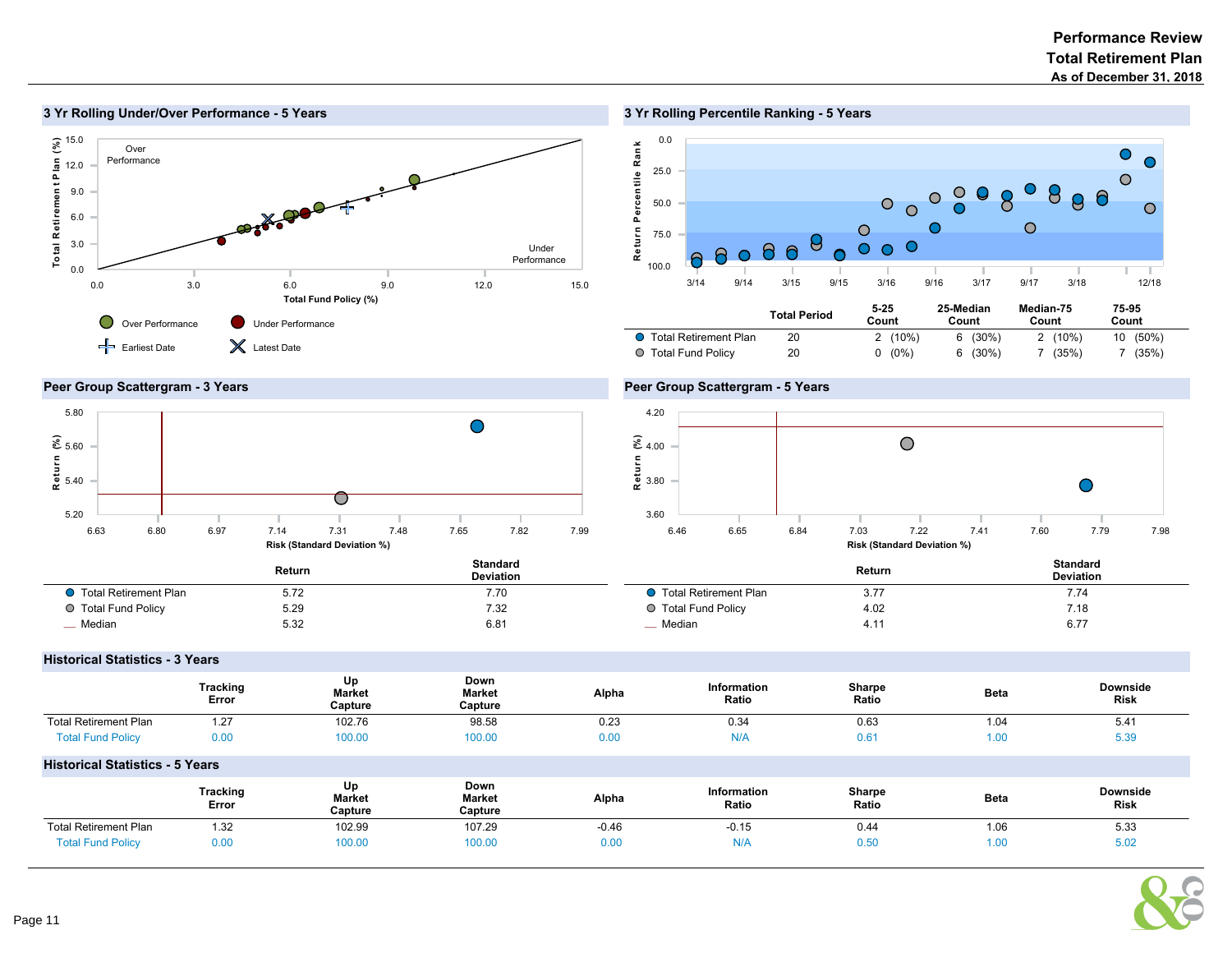



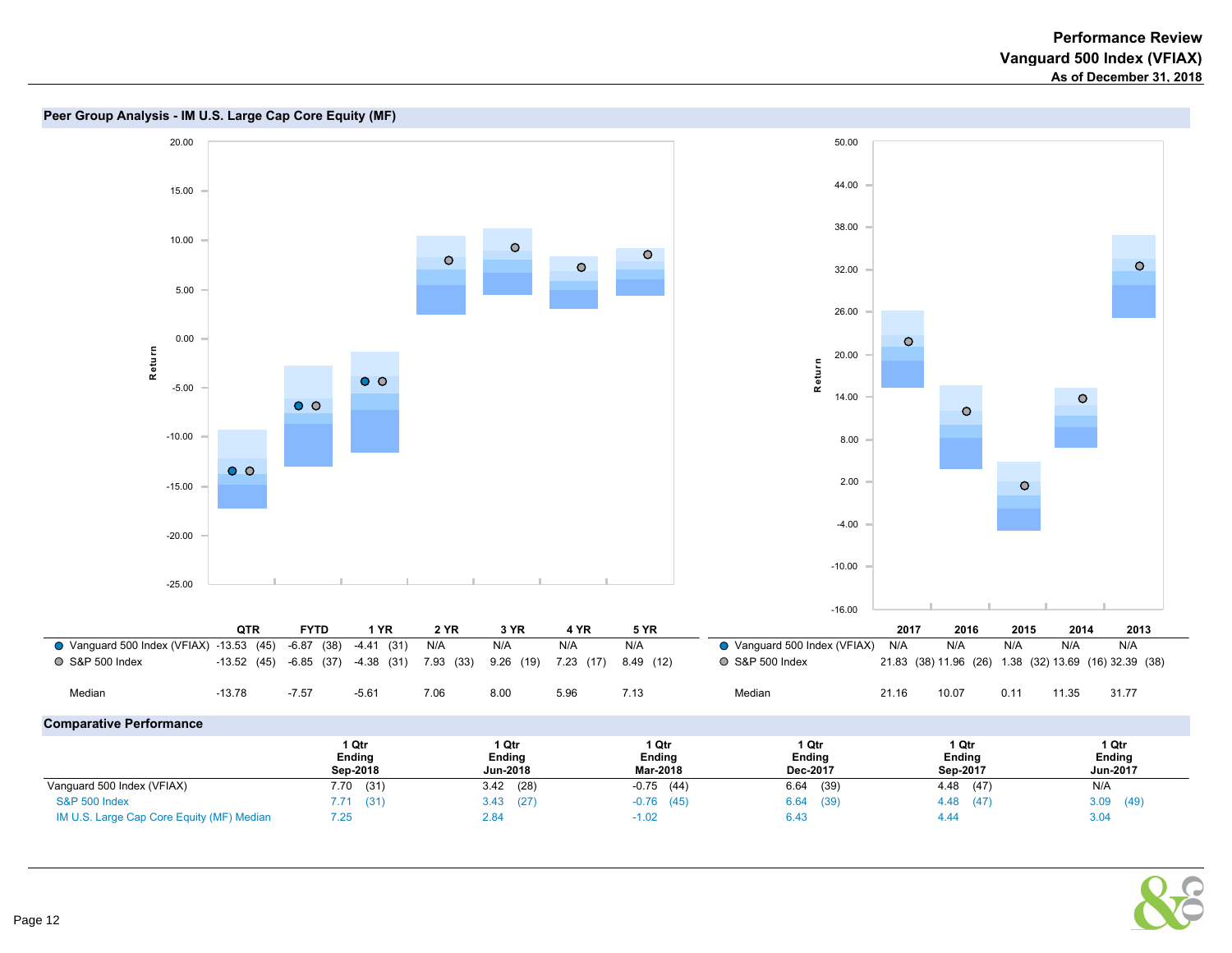

#### **Peer Group Analysis - IM U.S. Mid Cap Equity (SA+CF)**

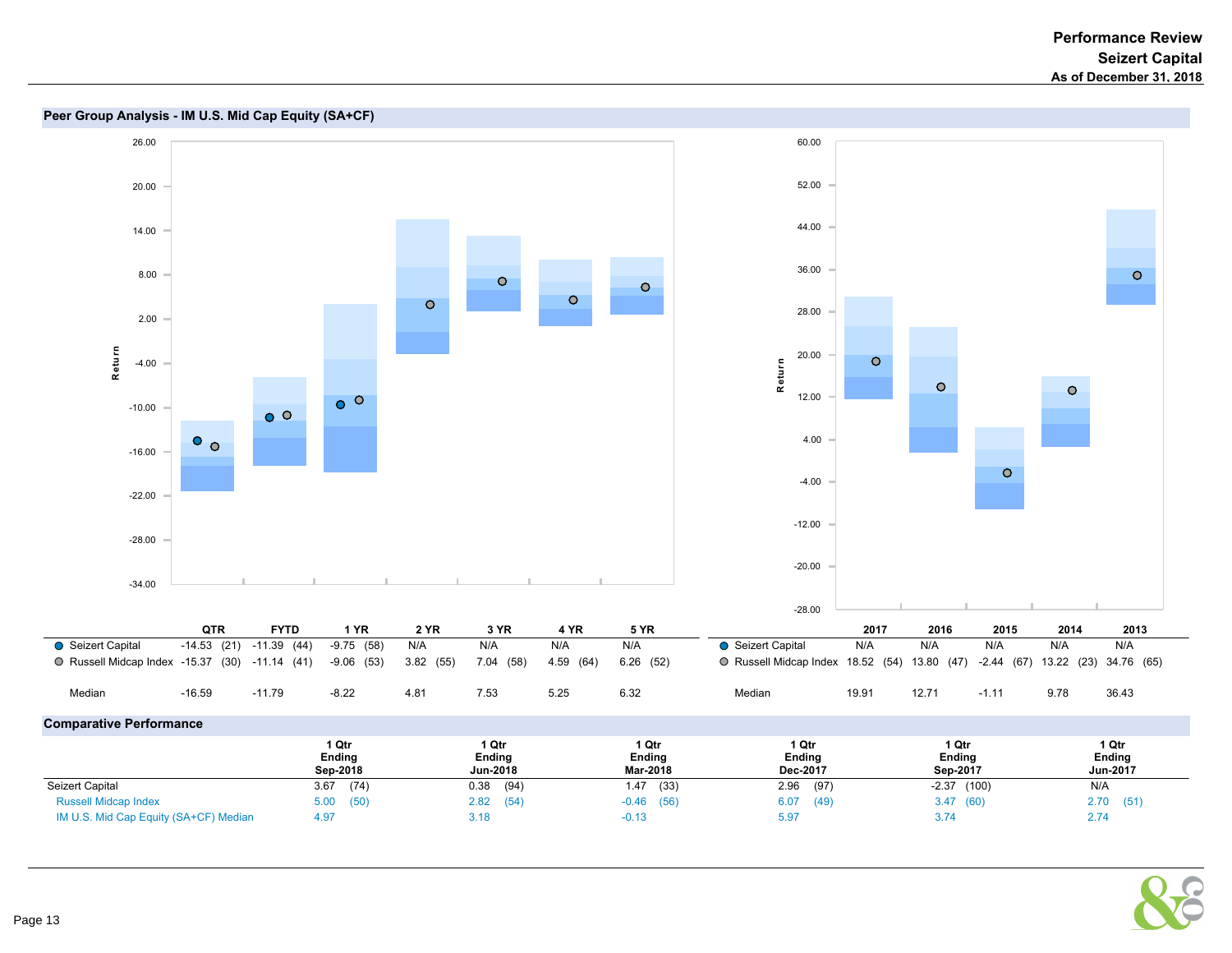

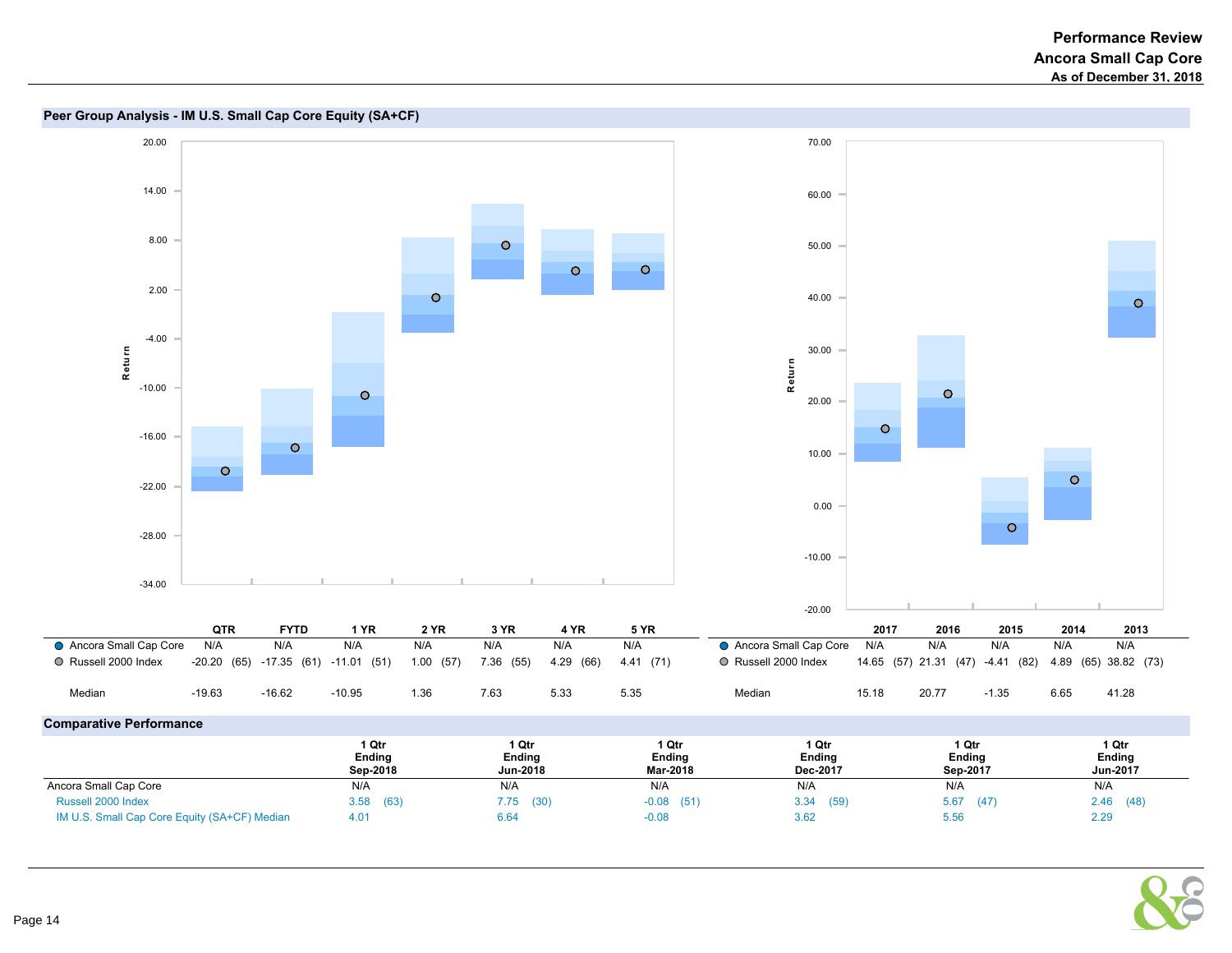# 3 Yr Rolling Under/Over Performance - 5 Years

# No data found.  $\leq 0.0$

# 3 Yr Rolling Percentile Ranking - 5 Years



### Peer Group Scattergram - 3 Years



# Peer Group Scattergram - 5 Years



|                       | Return | <b>Standard</b><br><b>Deviation</b> |                       | Return<br>$\cdots$ | <b>Standard</b><br><b>Deviation</b> |
|-----------------------|--------|-------------------------------------|-----------------------|--------------------|-------------------------------------|
| Ancora Small Cap Core | N/A    | N/A                                 | Ancora Small Cap Core | N/A                | N/A                                 |
| O Russell 2000 Index  | 7.36   | 15.79                               | Russell 2000 Index    | 4.41               | 15.30                               |
| _ Median              | 7.63   | 15.23                               | _ Median              | 5.35               | 14.73                               |

#### Historical Statistics - 3 Years

|                                        | Tracking<br>Error | Up<br>Market<br>Capture | Down<br><b>Market</b><br>Capture | Alpha | <b>Information</b><br>Ratio | Sharpe<br>Ratio | <b>Beta</b> | Downside<br><b>Risk</b> |
|----------------------------------------|-------------------|-------------------------|----------------------------------|-------|-----------------------------|-----------------|-------------|-------------------------|
| Ancora Small Cap Core                  | N/A               | N/A                     | N/A                              | N/A   | N/A                         | N/A             | N/A         | N/A                     |
| Russell 2000 Index                     | 0.00              | 100.00                  | 100.00                           | 0.00  | N/A                         | 0.47            | 1.00        | 11.34                   |
| <b>Historical Statistics - 5 Years</b> |                   |                         |                                  |       |                             |                 |             |                         |

|                             | Tracking<br>Error | Up<br><b>Market</b><br>Capture | Down<br><b>Market</b><br>Capture | Alpha | Information<br>Ratio | <b>Sharpe</b><br>Ratio | <b>Beta</b> | <b>Downside</b><br><b>Risk</b> |
|-----------------------------|-------------------|--------------------------------|----------------------------------|-------|----------------------|------------------------|-------------|--------------------------------|
| Ancora Small Cap Core       | N/A               | N/A                            | N/A                              | N/A   | N/A                  | N/A                    | N/A         | N/A                            |
| ີງງາ Index<br><b>UA22LL</b> | 0.00              | 100.00                         | 100.00                           | 0.00  |                      | ∪.∪∠                   | 1.OC        | 10.85                          |

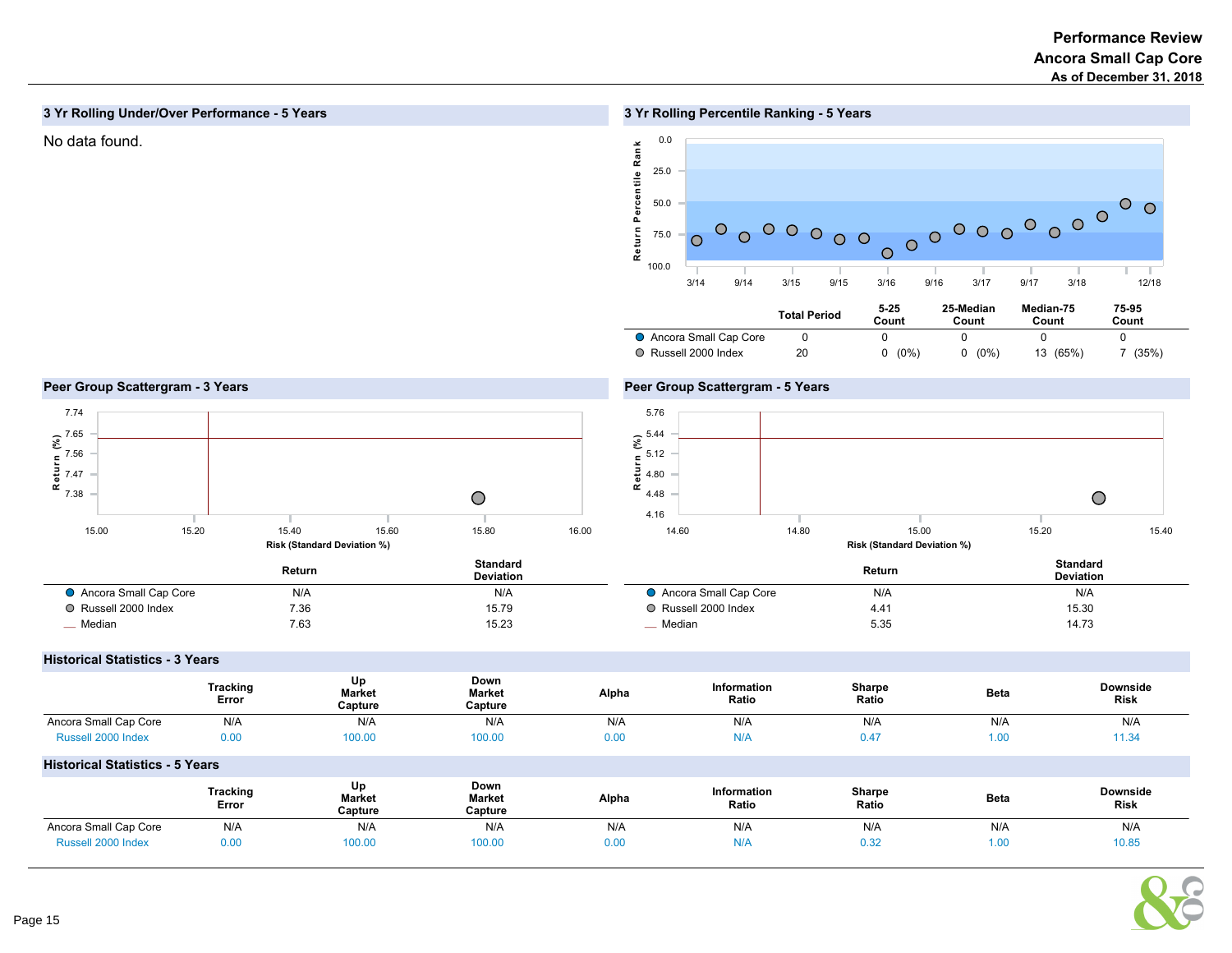

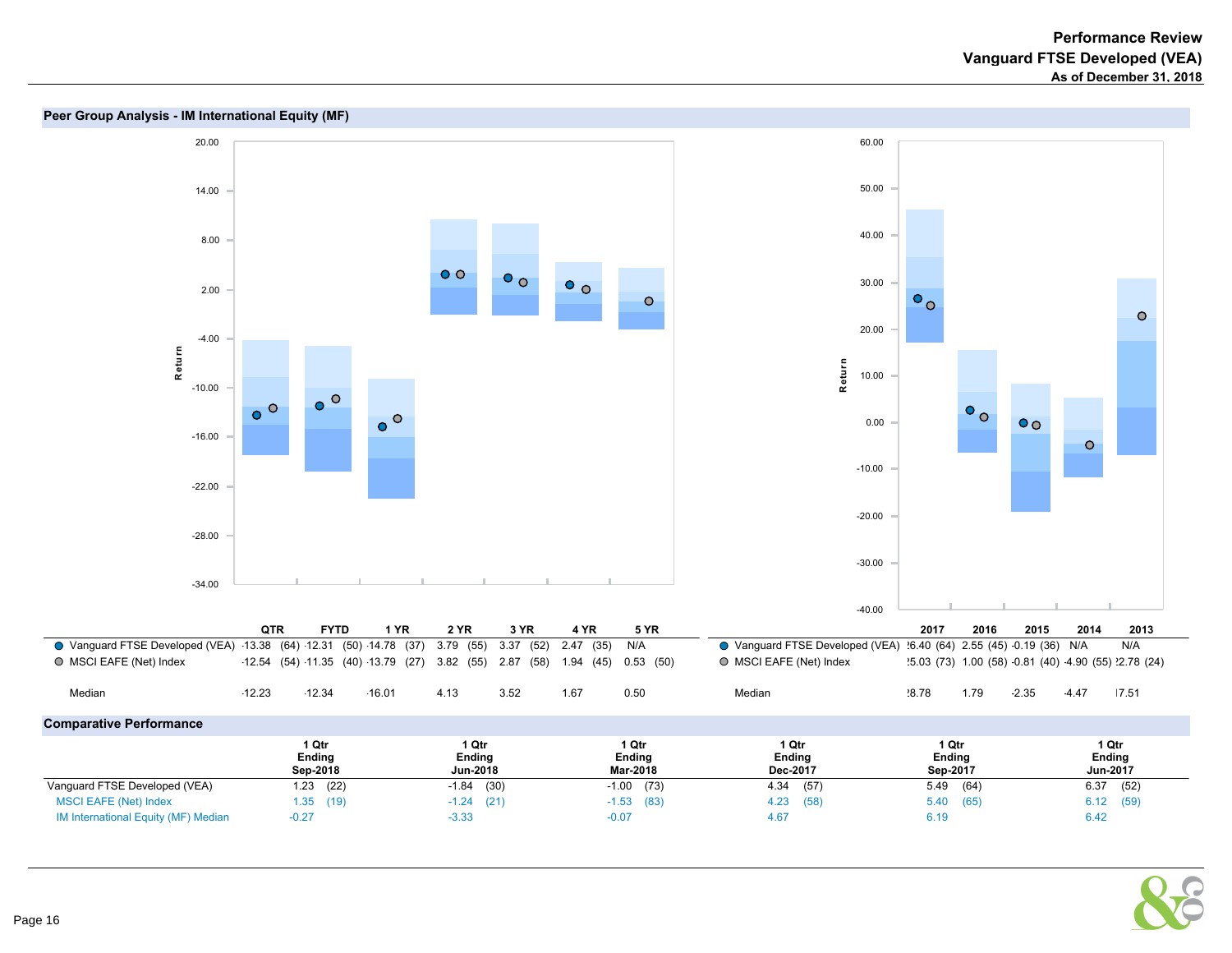

# Peer Group Analysis - IM Emerging Markets Equity (MF)

| $\sim$ paracive respectively.          |                             |                             |                                    |                                    |                                    |                                    |
|----------------------------------------|-----------------------------|-----------------------------|------------------------------------|------------------------------------|------------------------------------|------------------------------------|
|                                        | l Qtr<br>Ending<br>Sep-2018 | l Qtr<br>Ending<br>Jun-2018 | 1 Qtr<br><b>Ending</b><br>Mar-2018 | 1 Qtr<br><b>Ending</b><br>Dec-2017 | 1 Qtr<br><b>Ending</b><br>Sep-2017 | 1 Qtr<br><b>Ending</b><br>Jun-2017 |
| Vanguard FTSE EM                       | (40)<br>$-1.72$             | (61)<br>$-9.60$             | (36)<br>2.52                       | 5.86<br>(59)                       | 7.99<br>(47)                       | 3.43<br>(87)                       |
| <b>MSCI EM (Net)</b>                   | $-1.09$ (25)                | $-7.96$ (32)                | (62)<br>1.42                       | (22)<br>7.44                       | 7.89<br>(49)                       | 6.27<br>(41)                       |
| IM Emerging Markets Equity (MF) Median | $-2.44$                     | $-9.06$                     | 1.97                               | 6.38                               | 7.84                               | 5.97                               |

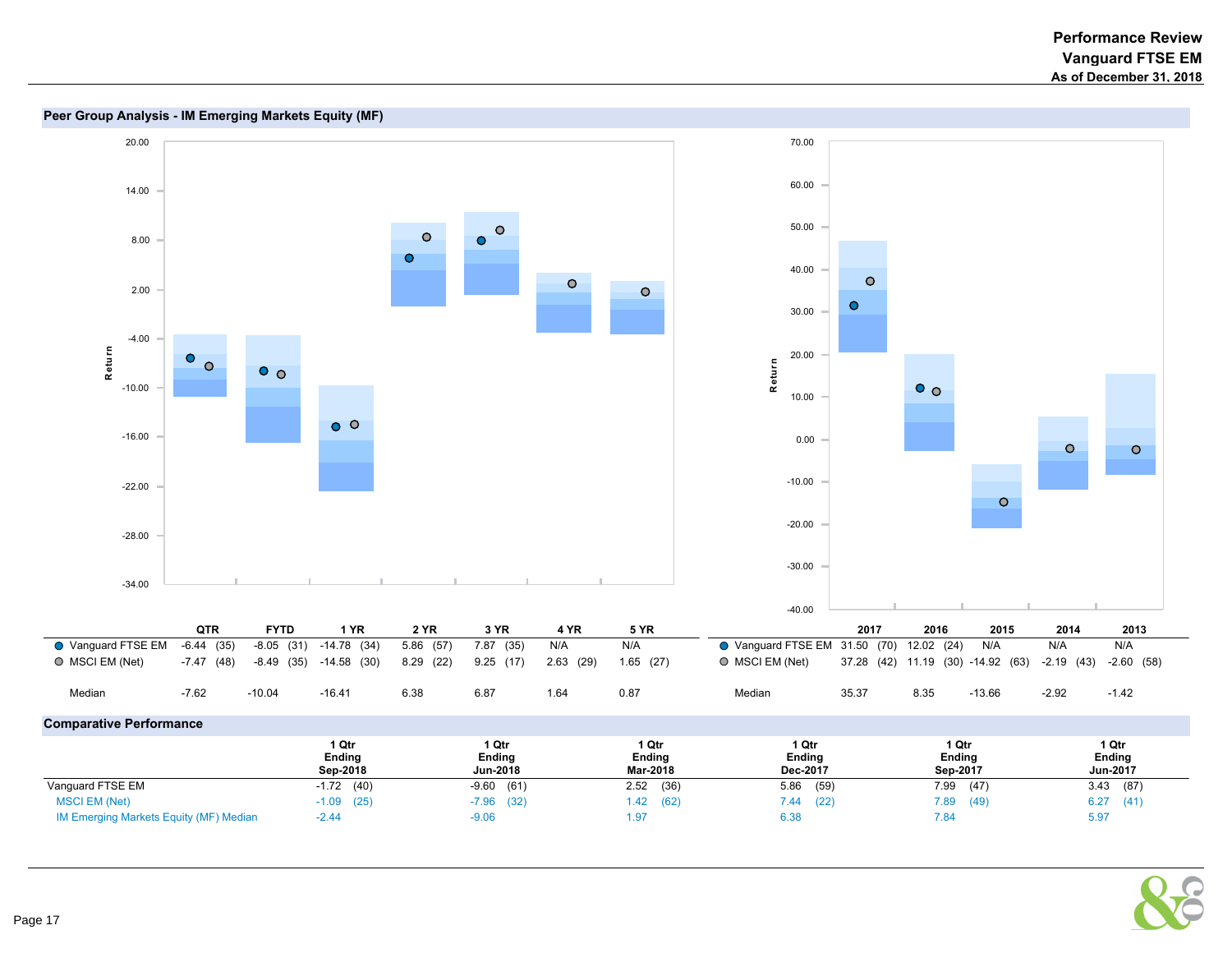

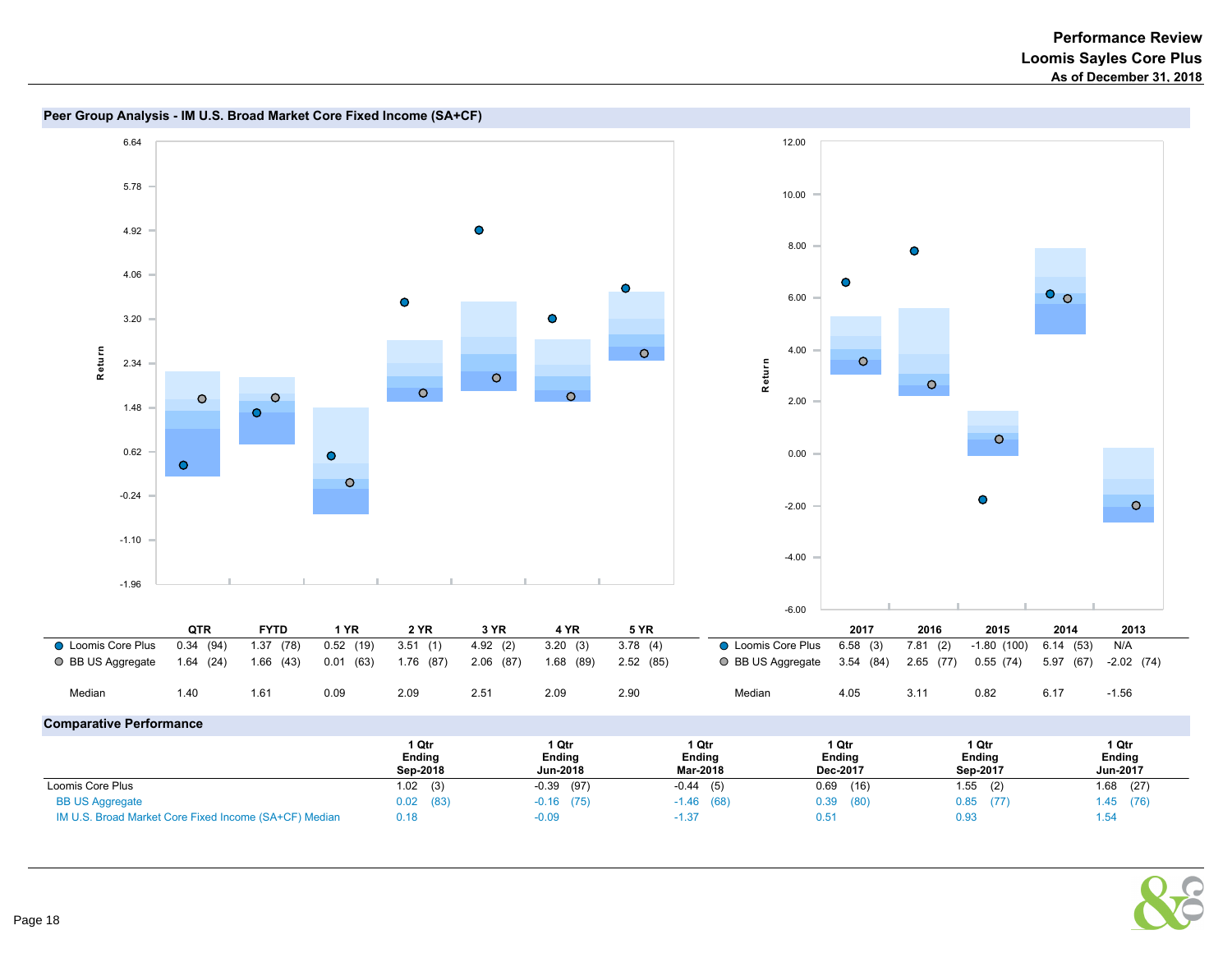

# 3 Yr Rolling Percentile Ranking - 5 Years



|                           | ι υιαι Γειιυμ | Count    | Count   | Count        | Count     |  |
|---------------------------|---------------|----------|---------|--------------|-----------|--|
| <b>O</b> Loomis Core Plus |               | 10 (91%) | (9%)    | $(0\%)$      | $0(0\%)$  |  |
| O BB US Aggregate         | 20            | $(0\%)$  | $(0\%)$ | $(0\%)$<br>0 | 20 (100%) |  |

# Peer Group Scattergram - 3 Years



# Peer Group Scattergram - 5 Years



|                           | Return | <b>Standard</b><br><b>Deviation</b> |                         | Return | <b>Standard</b><br><b>Deviation</b> |
|---------------------------|--------|-------------------------------------|-------------------------|--------|-------------------------------------|
| <b>Q</b> Loomis Core Plus | 4.92   | 2.88                                | <b>Loomis Core Plus</b> | 3.78   | 3.04                                |
| ○ BB US Aggregate         | 2.06   | 2.84                                | ○ BB US Aggregate       | 2.52   | 2.77                                |
| Median                    | 2.51   | 2.76                                | _ Median                | 2.90   | 2.72                                |

# Historical Statistics - 3 Years

|                                        | Tracking<br>Error | Up<br>Market<br>Capture        | Down<br>Market<br>Capture        | Alpha | Information<br>Ratio | Sharpe<br>Ratio | <b>Beta</b> | <b>Downside</b><br><b>Risk</b> |
|----------------------------------------|-------------------|--------------------------------|----------------------------------|-------|----------------------|-----------------|-------------|--------------------------------|
| Loomis Core Plus                       | 2.48              | 111.92                         | 22.14                            | 3.60  | 1.12                 | 1.32            | 0.63        | 1.17                           |
| <b>BB US Aggregate</b>                 | 0.00              | 100.00                         | 100.00                           | 0.00  | N/A                  | 0.38            | 1.00        | 1.85                           |
| <b>Historical Statistics - 5 Years</b> |                   |                                |                                  |       |                      |                 |             |                                |
|                                        | Tracking<br>Error | Up<br><b>Market</b><br>Capture | Down<br><b>Market</b><br>Capture | Alpha | Information<br>Ratio | Sharpe<br>Ratio | <b>Beta</b> | <b>Downside</b><br><b>Risk</b> |
| Loomis Core Plus                       | 2.59              | 100.01                         | 52.30                            | 2.10  | 0.48                 | 1.03            | 0.67        | 1.55                           |
| <b>BB US Aggregate</b>                 | 0.00              | 100.00                         | 100.00                           | 0.00  | N/A                  | 0.69            | 1.00        | 1.63                           |

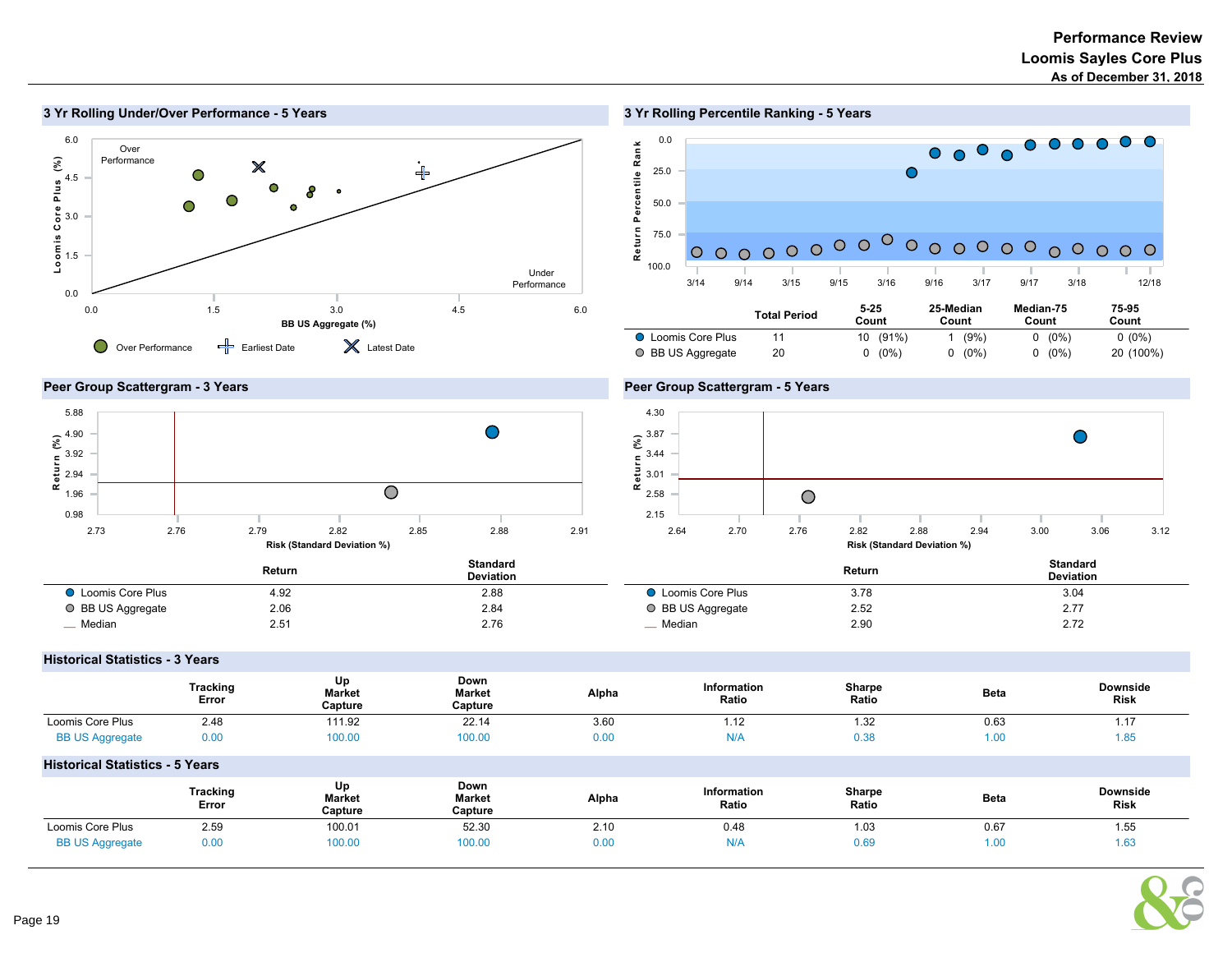

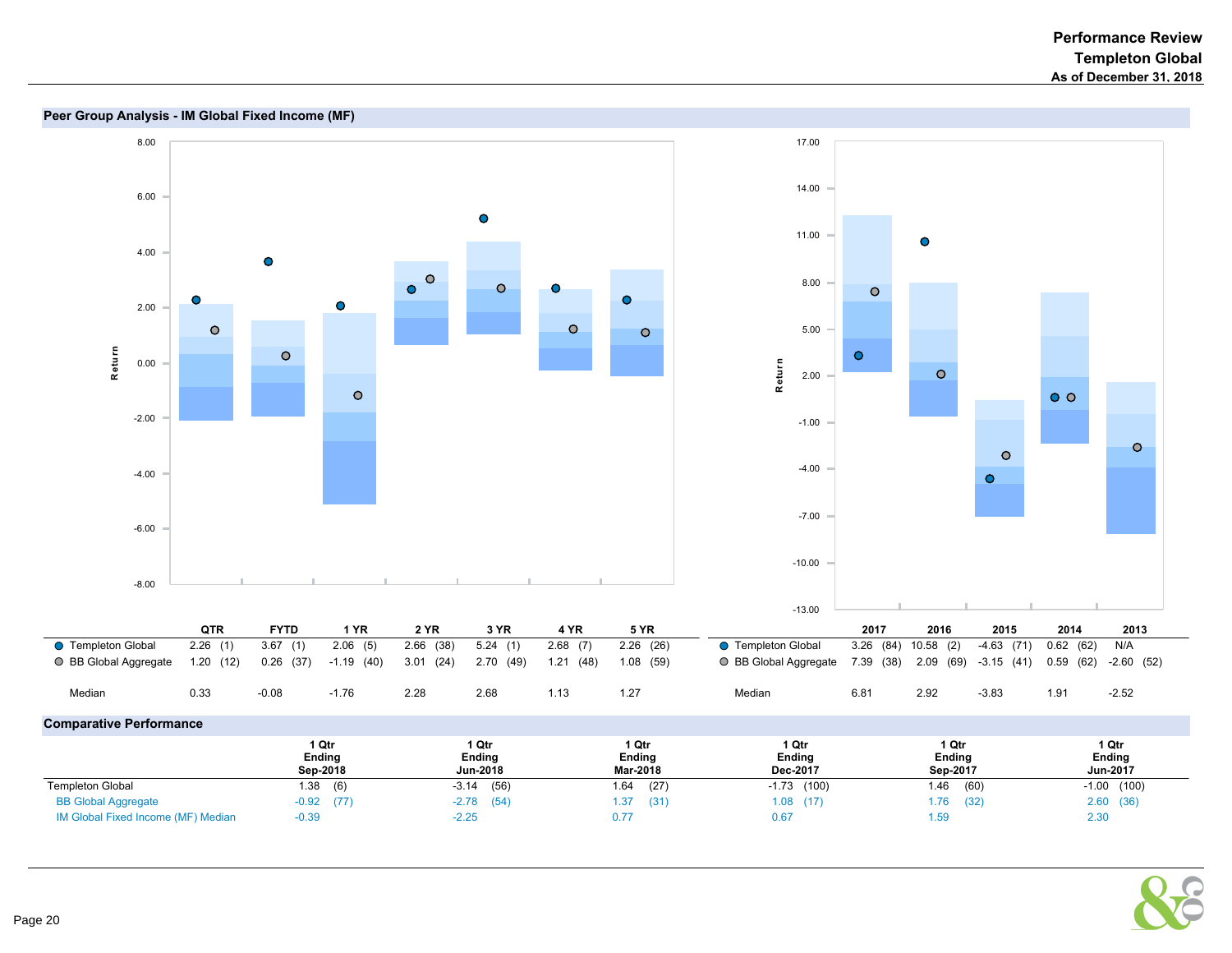

# 3 Yr Rolling Under/Over Performance - 5 Years

# 3 Yr Rolling Percentile Ranking - 5 Years



### Peer Group Scattergram - 3 Years



### Peer Group Scattergram - 5 Years



|                           | Return          | Standard<br><b>Deviation</b> |                         | Return | <b>Standard</b><br><b>Deviation</b> |
|---------------------------|-----------------|------------------------------|-------------------------|--------|-------------------------------------|
| <b>O</b> Templeton Global | $-$ 0.4<br>0.24 | 6.64                         | <b>Templeton Global</b> | 2.26   | 6.48                                |
| ○ BB Global Aggregate     | 2.70            | 4.91                         | ○ BB Global Aggregate   | 1.08   | 4.42                                |
| <sub>__</sub> _ Median    | 2.68            | 4.45                         | _ Median                | 1.27   | 4.25                                |

#### Historical Statistics - 3 Years

|                            | Tracking<br>Error | Up<br>Market<br>Capture | Down<br><b>Market</b><br>Capture | Alpha | Information<br>Ratio | Sharpe<br>Ratio | <b>Beta</b><br>$  -$ | <b>Downside</b><br><b>Risk</b> |
|----------------------------|-------------------|-------------------------|----------------------------------|-------|----------------------|-----------------|----------------------|--------------------------------|
| <b>Templeton Global</b>    | 8.91              | 6.60                    | $-88.52$                         | 6.15  | 0.29                 | 0.65            | $-0.23$              | 3.73                           |
| <b>BB Global Aggregate</b> | 0.00              | 00.00                   | 100.00                           | 0.00  | N/A                  | 0.37            | 1.00                 | ◡.◡                            |

#### Historical Statistics - 5 Years

|                            | <b>Tracking</b><br>Error | Up<br><b>Market</b><br>Capture | Down<br><b>Market</b><br>Capture | Alpha | <b>Information</b><br>Ratio | Sharpe<br>Ratio | <b>Beta</b> | <b>Downside</b><br><b>Risk</b> |
|----------------------------|--------------------------|--------------------------------|----------------------------------|-------|-----------------------------|-----------------|-------------|--------------------------------|
| <b>Templeton Global</b>    | 8.13                     | $-0.83$                        | $-46.60$                         | 2.62  | 0.16                        | 0.28            | $-0.12$     | 4. IL                          |
| <b>BB Global Aggregate</b> | 0.00                     | 100.00                         | 100.00                           | 0.00  | N/A                         | 0.13            | 1.00        | J. IG                          |



 $\overline{a}$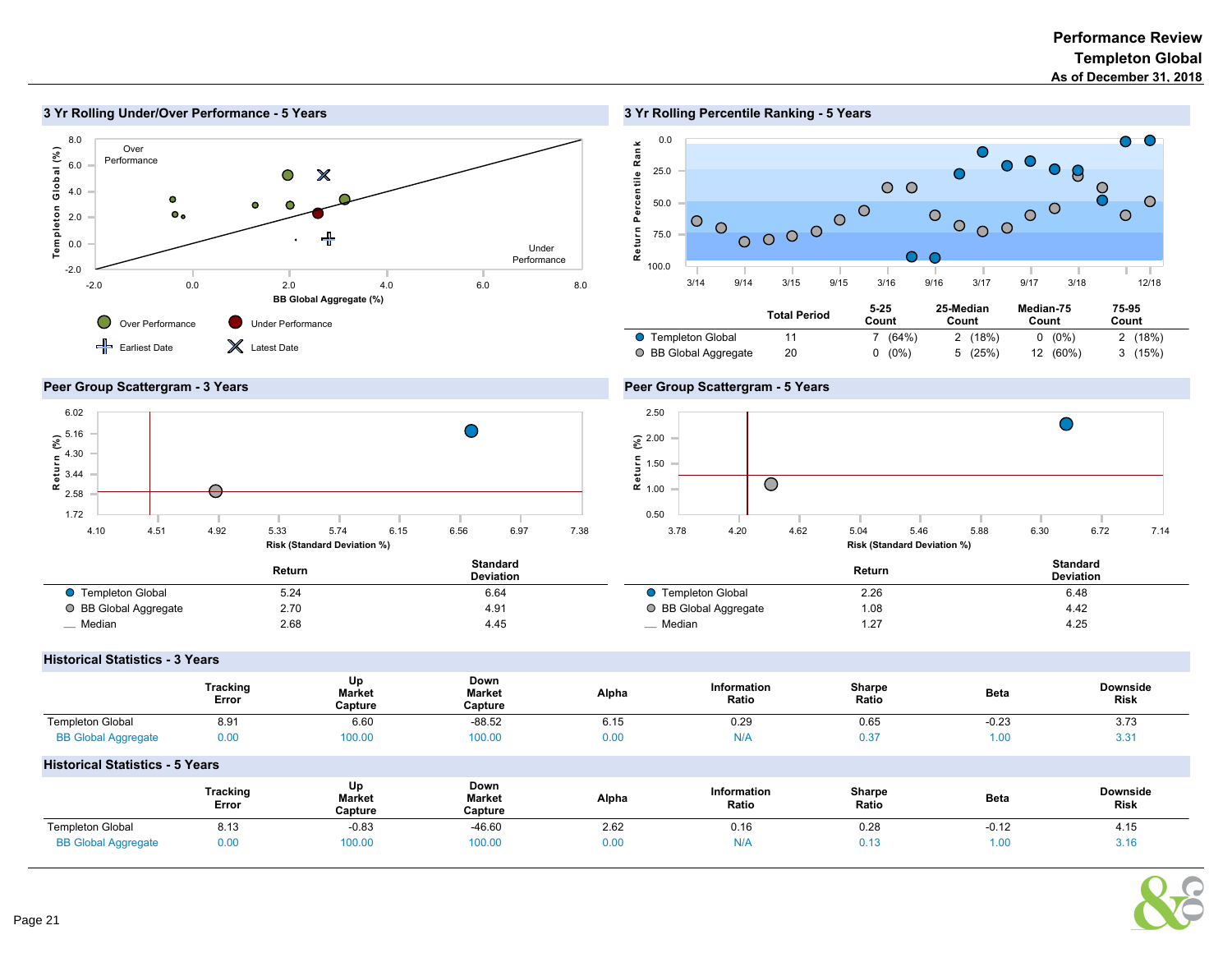

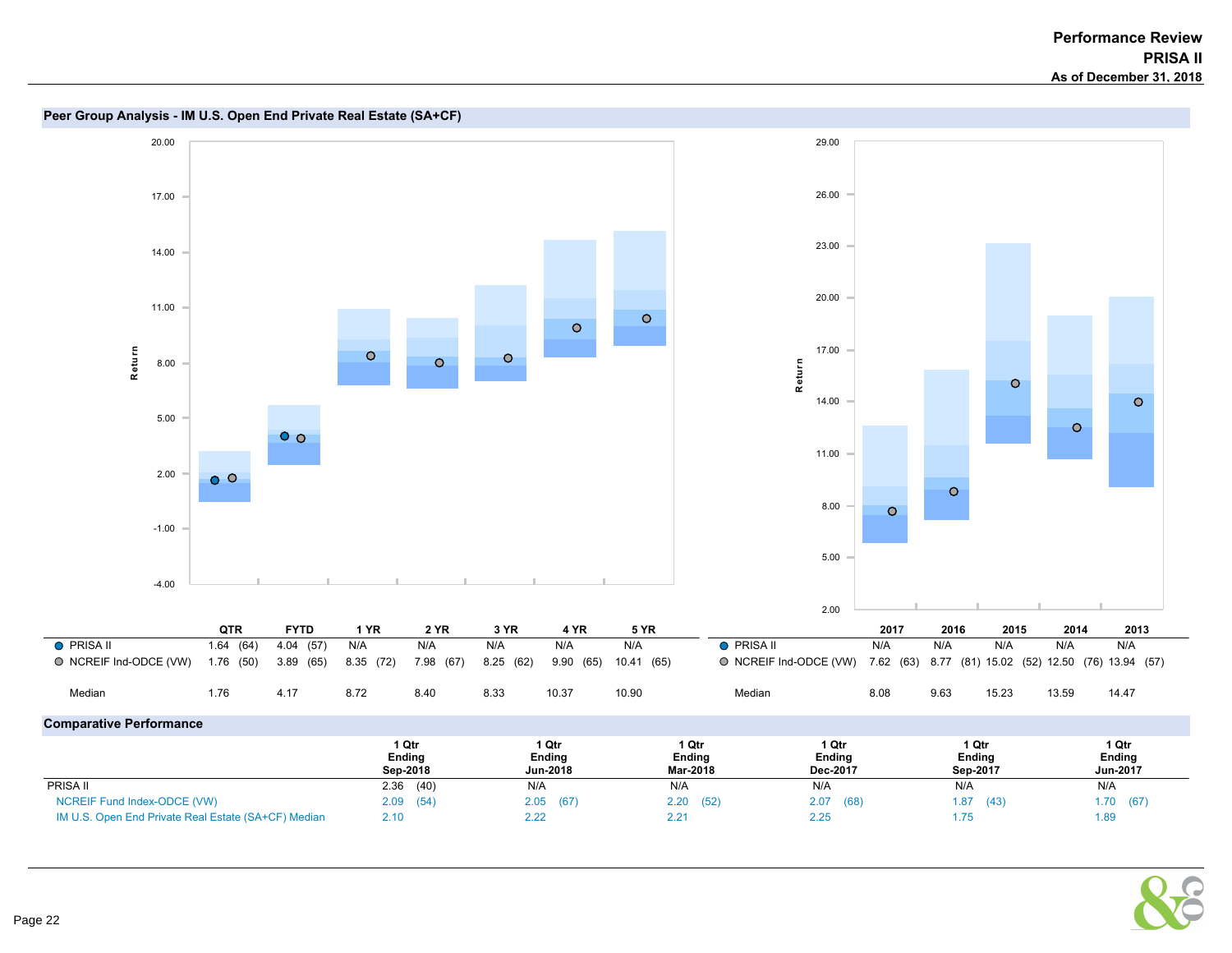Trenton Fire & Police Fee Analysis As of December 31, 2018

|                                       | <b>Estimated</b><br><b>Annual Fee</b><br>(%) | <b>Market Value</b><br>$($ \$) | <b>Estimated</b><br><b>Annual Fee</b><br>$($ \$) | <b>Fee Schedule</b>                                                  |
|---------------------------------------|----------------------------------------------|--------------------------------|--------------------------------------------------|----------------------------------------------------------------------|
| Vanguard 500 Index (VFIAX)            | 0.04                                         | 13,587,011                     | 5,435                                            | 0.04 % of Assets                                                     |
| Seizert Capital                       | 0.65                                         | 4,554,913                      | 29,607                                           | 0.65 % of Assets                                                     |
| Ancora Small Cap Core                 | 0.90                                         | 2,165,901                      | 19,493                                           | 0.90 % of Assets                                                     |
| Vanguard FTSE Developed Markets (VEA) | 0.09                                         | 6,118,977                      | 5,507                                            | 0.09 % of Assets                                                     |
| Vanguard FTSE Emerging Markets (VWO)  | 0.14                                         | 2,808,046                      | 3,931                                            | 0.14 % of Assets                                                     |
| Loomis Sayles Core Plus               | 0.44                                         | 10,912,769                     | 48,195                                           | 0.45 % of First \$10 M<br>0.35 % of Next \$10 M<br>0.25 % Thereafter |
| Templeton Global Total Return (FTTRX) | 0.69                                         | 2,796,773                      | 19,298                                           | 0.69 % of Assets                                                     |
| PRISA II                              | 0.85                                         | 1,292,835                      | 10,989                                           | 0.85 % of Assets                                                     |
| Cash Account                          |                                              | 2,358,718                      |                                                  |                                                                      |
| <b>Total Retirement Plan</b>          | 0.31                                         | 46,595,943                     | 142,455                                          |                                                                      |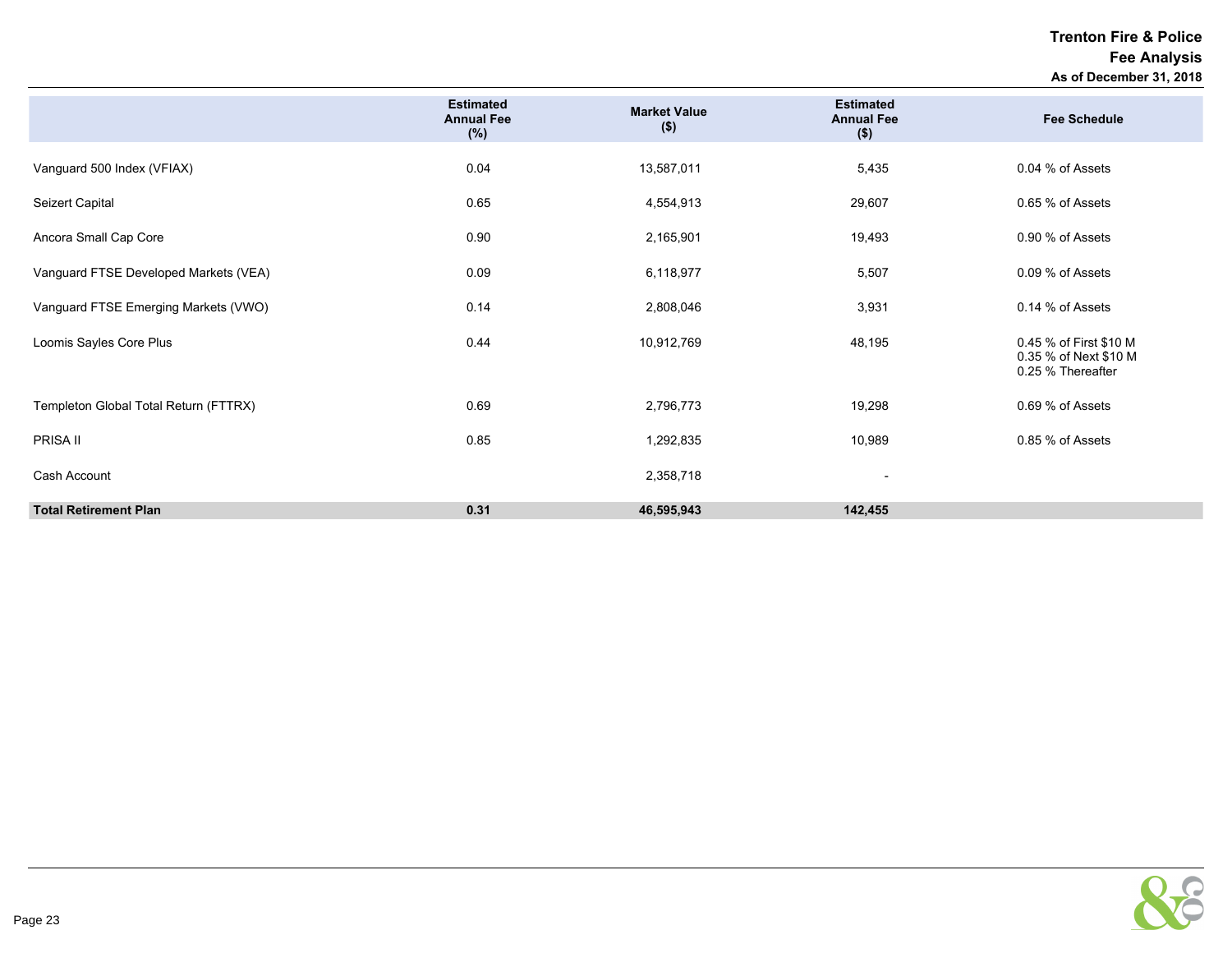Historical Hybrid Composition Total Fund Policy As of December 31, 2018

| <b>Historical Hybrid Composition</b>          |            |  |
|-----------------------------------------------|------------|--|
| <b>Allocation Mandate</b>                     | Weight (%) |  |
| <b>Mar-1988</b>                               |            |  |
| Trenton Fire & Police Historical Policy Index | 100.00     |  |
|                                               |            |  |
| <b>Jan-2016</b>                               |            |  |
| Russell 3000 Index                            | 39.00      |  |
| Russell 2500 Index                            | 10.00      |  |
| MSCI EAFE (Net) Index                         | 16.00      |  |
| MSCI Emerging Markets (Net) Index             | 3.00       |  |
| Blmbg. Barc. U.S. Aggregate Index             | 20.00      |  |
| Bloomberg Barclays Global Aggregate           | 5.00       |  |
| NCREIF Fund Index-ODCE (VW)                   | 5.00       |  |
| FTSE 3 Month T-Bill                           | 2.00       |  |
| Apr-2016                                      |            |  |
| Russell 3000 Index                            | 31.00      |  |
| Russell 2500 Index                            | 10.00      |  |
| MSCI EAFE (Net) Index                         | 16.00      |  |
| MSCI Emerging Markets (Net) Index             | 3.00       |  |
| Blmbg. Barc. U.S. Aggregate Index             | 28.00      |  |
| Bloomberg Barclays Global Aggregate           | 5.00       |  |
| <b>NCREIF Property Index</b>                  | 5.00       |  |
| FTSE 3 Month T-Bill                           | 2.00       |  |
| <b>May-2017</b>                               |            |  |
| S&P 500 Index                                 | 25.00      |  |
| Russell Midcap Index                          | 10.00      |  |
| Russell 2500 Index                            | 10.00      |  |
| MSCI EAFE (Net) Index                         | 14.00      |  |
| MSCI Emerging Markets (Net) Index             | 6.00       |  |
| Blmbg. Barc. U.S. Aggregate Index             | 25.00      |  |
| Bloomberg Barclays Global Aggregate           | 5.00       |  |
| MSCI U.S. REIT Index                          | 5.00       |  |
| FTSE 3 Month T-Bill                           | 0.00       |  |

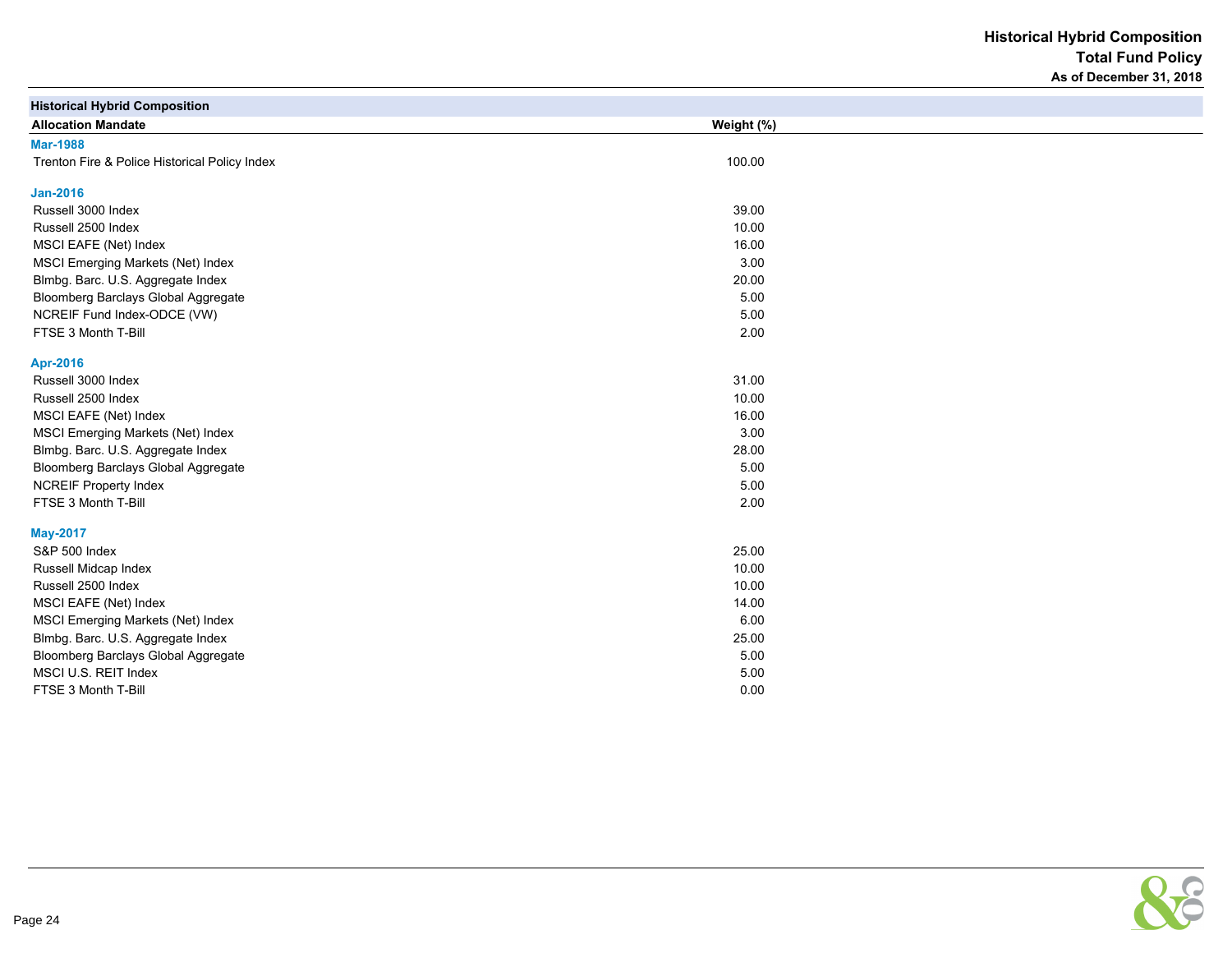| <b>Active Return</b>                  | - Arithmetic difference between the manager's performance and the designated benchmark return over a specified time period.                                                                                                                                                                                                                                    |
|---------------------------------------|----------------------------------------------------------------------------------------------------------------------------------------------------------------------------------------------------------------------------------------------------------------------------------------------------------------------------------------------------------------|
| Alpha                                 | - A measure of the difference between a portfolio's actual performance and its expected return based on its level of risk as determined by beta. It determines the portfolio's<br>non-systemic return, or its historical performance not explained by movements of the market.                                                                                 |
| <b>Beta</b>                           | - A measure of the sensitivity of a portfolio to the movements in the market. It is a measure of the portfolio's systematic risk.                                                                                                                                                                                                                              |
| Consistency                           | - The percentage of quarters that a product achieved a rate of return higher than that of its benchmark. Higher consistency indicates the manager has contributed more to the<br>product's performance.                                                                                                                                                        |
| Distributed to Paid In (DPI)          | - The ratio of money distributed to Limited Partners by the fund, relative to contributions. It is calculated by dividing cumulative distributions by paid in capital. This multiple<br>shows the investor how much money they got back. It is a good measure for evaluating a fund later in its life because there are more distributions to measure against. |
| <b>Down Market Capture</b>            | - The ratio of average portfolio performance over the designated benchmark during periods of negative returns. A lower value indicates better product performance                                                                                                                                                                                              |
| <b>Downside Risk</b>                  | - A measure similar to standard deviation that utilizes only the negative movements of the return series. It is calculated by taking the standard deviation of the negative<br>quarterly set of returns. A higher factor is indicative of a riskier product.                                                                                                   |
| <b>Excess Return</b>                  | - Arithmetic difference between the manager's performance and the risk-free return over a specified time period.                                                                                                                                                                                                                                               |
| <b>Excess Risk</b>                    | - A measure of the standard deviation of a portfolio's performance relative to the risk free return.                                                                                                                                                                                                                                                           |
| <b>Information Ratio</b>              | - This calculates the value-added contribution of the manager and is derived by dividing the active rate of return of the portfolio by the tracking error. The higher the<br>Information Ratio, the more the manager has added value to the portfolio.                                                                                                         |
| <b>Public Market Equivalent (PME)</b> | - Designs a set of analyses used in the Private Equity Industry to evaluate the performance of a Private Equity Fund against a public benchmark or index.                                                                                                                                                                                                      |
| R-Squared                             | - The percentage of a portfolio's performance that can be explained by the behavior of the appropriate benchmark. A high R-Squared means the portfolio's performance has<br>historically moved in the same direction as the appropriate benchmark.                                                                                                             |
| Return                                | - Compounded rate of return for the period.                                                                                                                                                                                                                                                                                                                    |
| <b>Sharpe Ratio</b>                   | - Represents the excess rate of return over the risk free return divided by the standard deviation of the excess return. The result is an absolute rate of return per unit of risk. A<br>higher value demonstrates better historical risk-adjusted performance.                                                                                                |
| <b>Standard Deviation</b>             | - A statistical measure of the range of a portfolio's performance. It represents the variability of returns around the average return over a specified time period.                                                                                                                                                                                            |
| <b>Total Value to Paid In (TVPI)</b>  | - The ratio of the current value of remaining investments within a fund, plus the total value of all distributions to date, relative to the total amount of capital paid into the fund<br>to date. It is a good measure of performance before the end of a fund's life                                                                                         |
| <b>Tracking Error</b>                 | - This is a measure of the standard deviation of a portfolio's returns in relation to the performance of its designated market benchmark.                                                                                                                                                                                                                      |
| <b>Treynor Ratio</b>                  | - Similar to Sharpe ratio but utilizes beta rather than excess risk as determined by standard deviation. It is calculated by taking the excess rate of return above the risk free<br>rate divided by beta to derive the absolute rate of return per unit of risk. A higher value indicates a product has achieved better historical risk-adjusted performance. |
| <b>Up Market Capture</b>              | - The ratio of average portfolio performance over the designated benchmark during periods of positive returns. A higher value indicates better product performance.                                                                                                                                                                                            |

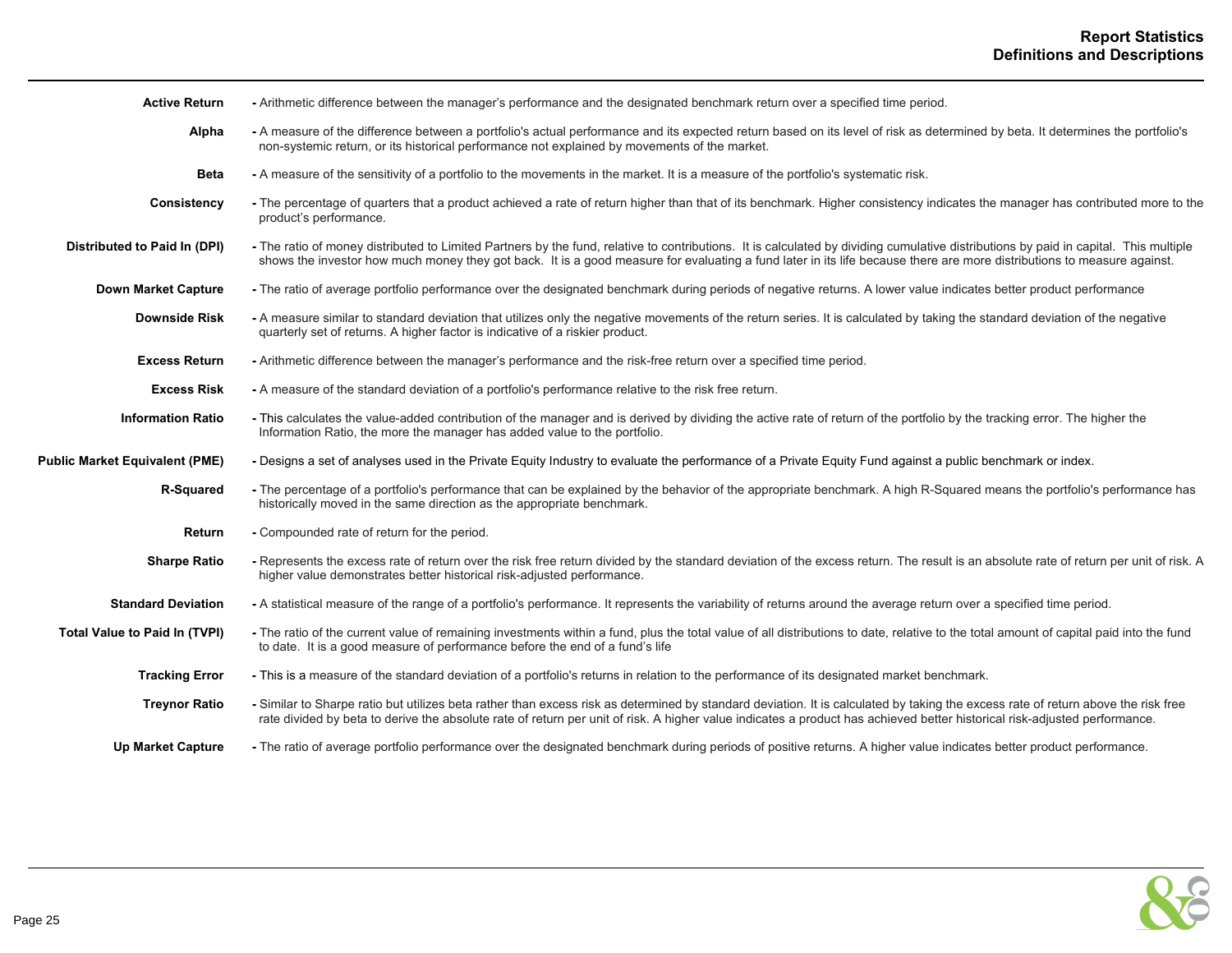AndCo compiled this report for the sole use of the client for which it was prepared. AndCo is responsible for evaluating the performance results of the Total Fund along with the investment advisors by comparing their performance with indices and other related peer universe data that is deemed appropriate. AndCo uses the results from this evaluation to make observations and recommendations to the client.

AndCo uses time-weighted calculations which are founded on standards recommended by the CFA Institute. The calculations and values shown are based on information that is received from custodians. AndCo analyzes transactions as indicated on the custodian statements and reviews the custodial market values of the portfolio. As a result, this provides AndCo with a reasonable basis that the investment information presented is free from material misstatement. This methodology of evaluating and measuring performance provides AndCo with a practical foundation for our observations and recommendations. Nothing came to our attention that would cause AndCo to believe that the information presented is significantly misstated.

This performance report is based on data obtained by the client's custodian(s), investment fund administrator, or other sources believed to be reliable. While these sources are believed to be reliable, the data providers are responsible for the accuracy and completeness of their statements. Clients are encouraged to compare the records of their custodian(s) to ensure this report fairly and accurately reflects their various asset positions.

The strategies listed may not be suitable for all investors. We believe the information provided here is reliable, but do not warrant its accuracy or completeness. Past performance is not an indication of future performance. Any information contained in this report is for informational purposes only and should not be construed to be an offer to buy or sell any securities, investment consulting, or investment management services.

Additional information included in this document may contain data provided by from index databases, public economic sources and the managers themselves.

This document may contain data provided by Bloomberg Barclays. Bloomberg Barclays Index data provided by way of Barclays Live.

This document may contain data provided by Standard and Poor's. Nothing contained within any document, advertisement or presentation from S&P Indices constitutes an offer of services in jurisdictions where S&P Indices does not have the necessary licenses. All information provided by S&P Indices is impersonal and is not tailored to the needs of any person, entity or group of persons. Any returns or performance provided within any document is provided for illustrative purposes only and does not demonstrate actual performance. Past performance is not a quarantee of future investment results.

This document may contain data provided by MSCI, Inc. Copyright MSCI, 2017. Unpublished. All Rights Reserved. This information may only be used for your internal use, may not be reproduced or redisseminated in any form and may not be used to create any financial instruments or products or any indices. This information is provided on an "as is" basis and the user of this information assumes the entire risk of any use it may make or permit to be made of this information. Neither MSCI, any of its affiliates or any other person involved in or related to compiling, computing or creating this information makes any express or implied warranties or representations with respect to such information or the results to be obtained by the use thereof, and MSCI, its affiliates and each such other person hereby expressly disclaim all warranties (including, without limitation, all warranties of originality, accuracy, completeness, timeliness, non-infringement, merchantability and fitness for a particular purpose) with respect to this information. Without limiting any of the foregoing, in no event shall MSCI, any of its affiliates or any other person involved in or related to compiling, computing or creating this information have any liability for any direct, indire special, incidental, punitive, consequential or any other damages (including, without limitation, lost profits) even if notified of, or if it might otherwise have anticipated, the possibility of such damages.

This document may contain data provided by Russell Investment Group. Russell Investment Group is the source owner of the data contained or reflected in this material and all trademarks and copyrights related thereto. The material may contain confidential information and unauthorized use, disclosure, copying, dissemination or redistribution is strictly prohibited. This is a user presentation of the data. Russell Investment Group is not responsible for the formatting or configuration of this material or for any inaccuracy in presentation thereof.

This document may contain data provided by Morningstar. All rights reserved. Use of this content requires expert knowledge. It is to be used by specialist institutions only. The information contained herein: (1) is proprietary to Morningstar and/or its content providers; (2) may not be copied, adapted or distributed; and (3) is not warranted to be accurate, complete or timely. Neither Morningstar nor its content providers are responsible for any damages or losses arising from any use of this information, except where such damages or losses cannot be limited or excluded by law in your jurisdiction. Past financial performance is not guarantee of future results.